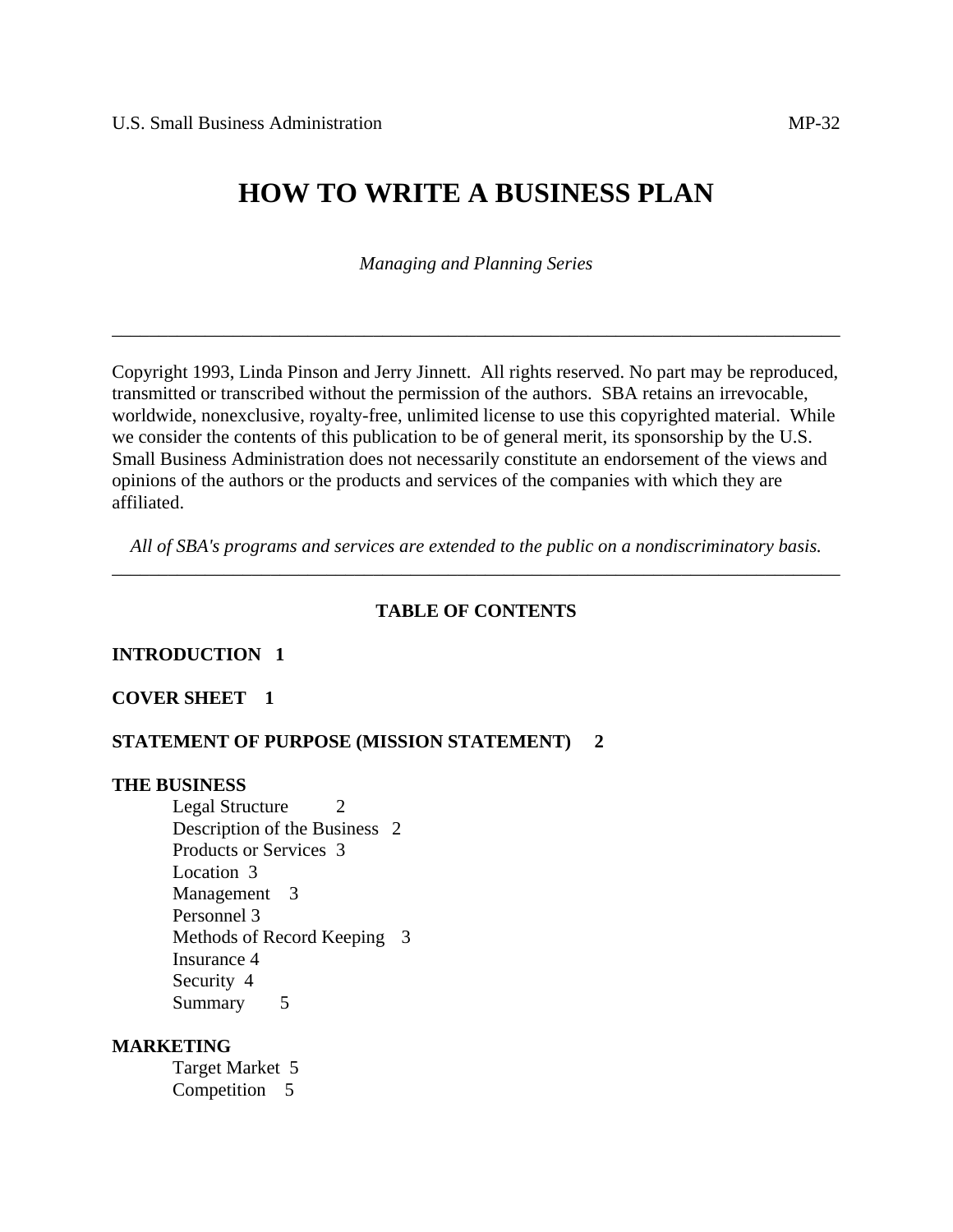Methods of Distribution 5 Advertising 7 Pricing 7 Product Design 7 Timing of Market Entry 7 Location 8 Industry Trends 8

#### **FINANCIAL DOCUMENTS**

 Summary of Financial Needs 8 Sources and Uses of Funds Statement 9 Cash Flow Statement (Budget) 9 Three-year Income Projection 10 Break-even Analysis Graph 15 Actual Performance Statements 16 Balance Sheet 16 Summary 21

#### **SUPPORTING DOCUMENTS**

 Personal Resumes 22 Personal Financial Statement 22 Credit Reports 22 Copies of Leases 22 Letters of Reference 22 Contracts 22 Legal Documents 23 Miscellaneous Documents 23

### **PUTTING YOUR BUSINESS PLAN TOGETHER 23**

#### **KEEPING YOUR BUSINESS PLAN CURRENT**

| <b>Making Revisions</b><br>23 |    |
|-------------------------------|----|
| <b>Implementing Changes</b>   | 23 |
| <b>Anticipating Problems</b>  | 24 |

**REFERENCES 24** 

### **APPENDIX: INFORMATION RESOURCES 25**

#### **INTRODUCTION**

There are two main purposes for writing a business plan. The first, and most important, is to serve as a guide during the life of your business. It is the blueprint of your business and will serve to keep you on the right track. To be of value, your plan must be kept current. If you spend

\_\_\_\_\_\_\_\_\_\_\_\_\_\_\_\_\_\_\_\_\_\_\_\_\_\_\_\_\_\_\_\_\_\_\_\_\_\_\_\_\_\_\_\_\_\_\_\_\_\_\_\_\_\_\_\_\_\_\_\_\_\_\_\_\_\_\_\_\_\_\_\_\_\_\_\_\_\_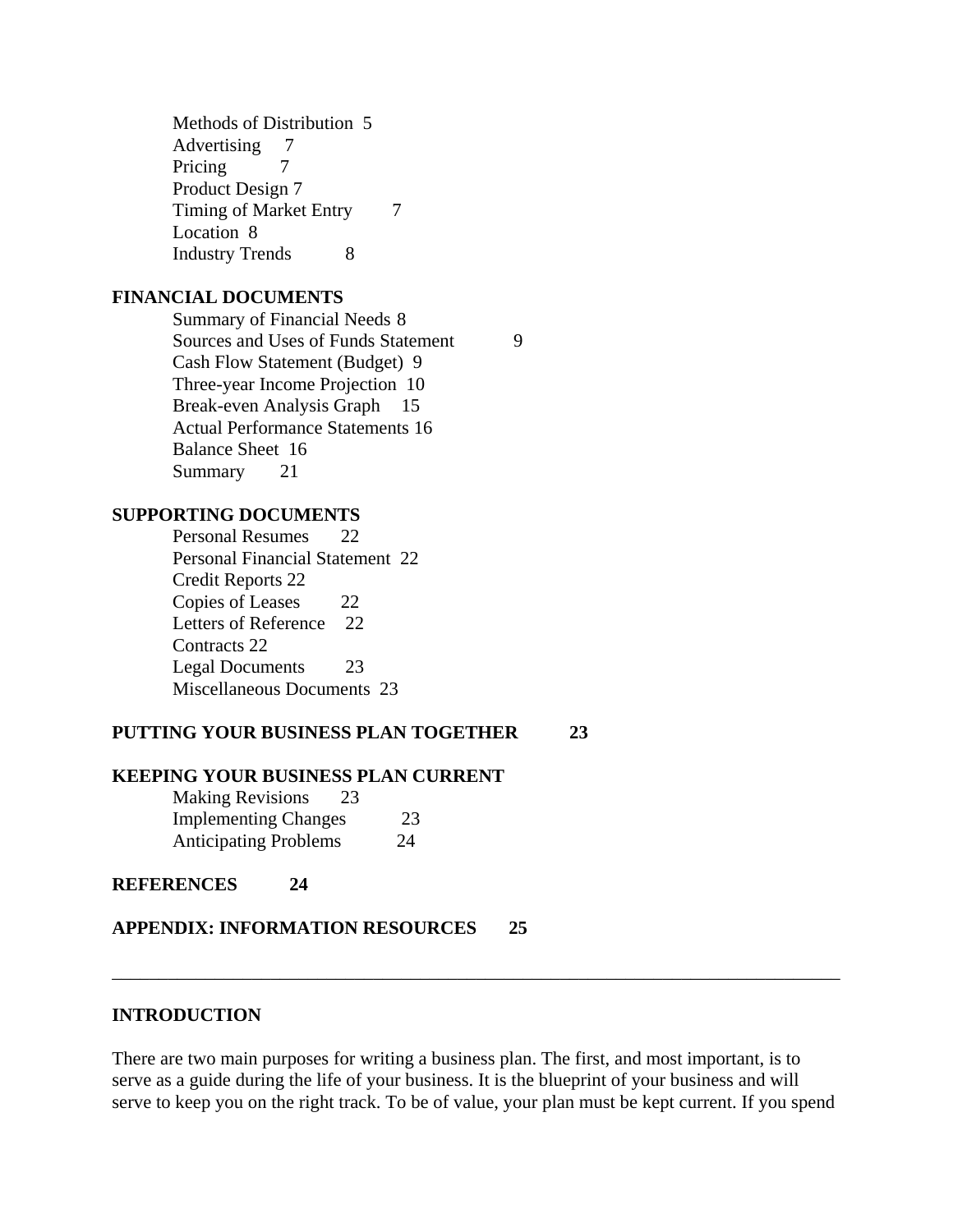the time to plan ahead, many pitfalls will be avoided and needless frustrations will be eliminated. Second, the business plan is a requirement if you are planning to seek loan funds. It will provide potential lenders with detailed information on all aspects of the company's past and current operations and provide future projections.

The text of a business plan must be concise and yet must contain as much information as possible. This sounds like a contradiction, but you can solve this dilemma by using the Key Word approach. Write the following key words on a card and keep it in front of you while writing:

# **Who What Where When Why How How Much**

Answer all of the questions asked by the key words in one paragraph at the beginning of each section of the business plan. Then expand on that statement by telling more about each item in the text that follows.

There is no set length to a business plan. The average length seems to be 30 to 40 pages, including the supporting documents section. Break the plan down into sections. Set up blocks of time for work with target dates for completion. You may find it effective to spend two evenings per week at the library where the reference materials needed will be close at hand. It takes discipline, time and privacy to write an effective business plan.

You will save time by compiling your list of supporting documents while writing the text. For example, while writing about the legal structure of your business, you will realize the need to include a copy of your partnership agreement. Write partnership agreement on your list of supporting documents. When compiling that section of your plan, you will already have a list of necessary documents. As you go along, request any information that you do not have, such as credit reports.

With the previous considerations in mind, you are ready to begin formulating your plan. Read through this entire publication to get an overall view of the business planning process.

\_\_\_\_\_\_\_\_\_\_\_\_\_\_\_\_\_\_\_\_\_\_\_\_\_\_\_\_\_\_\_\_\_\_\_\_\_\_\_\_\_\_\_\_\_\_\_\_\_\_\_\_\_\_\_\_\_\_\_\_\_\_\_\_\_\_\_\_\_\_\_\_\_\_\_\_\_\_

# **COVER SHEET**

The first page of your business plan will be the cover sheet. It serves as the title page of your plan. It should contain the following information:

 Name of the company Company address Company phone number (include area code) Logo (if you have one) Names, titles, addresses, phone numbers (include area code) of owners Month and year in which the plan is issued Name of preparer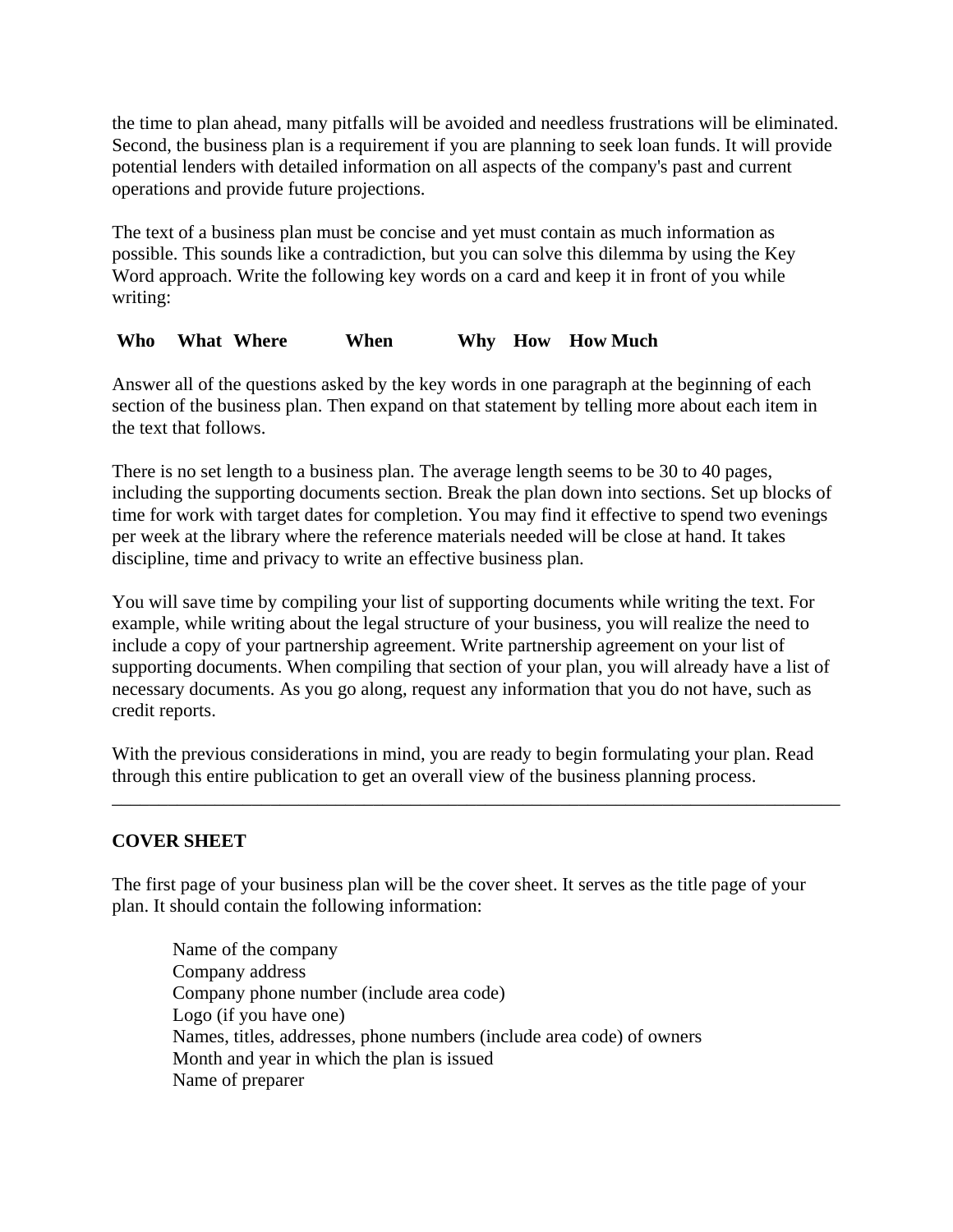The following example will serve as a guide.

#### **ABC CORPORATION**

 $\overline{\phantom{a}}$  ,  $\overline{\phantom{a}}$  ,  $\overline{\phantom{a}}$  ,  $\overline{\phantom{a}}$  ,  $\overline{\phantom{a}}$  ,  $\overline{\phantom{a}}$  ,  $\overline{\phantom{a}}$  ,  $\overline{\phantom{a}}$  ,  $\overline{\phantom{a}}$  ,  $\overline{\phantom{a}}$  ,  $\overline{\phantom{a}}$  ,  $\overline{\phantom{a}}$  ,  $\overline{\phantom{a}}$  ,  $\overline{\phantom{a}}$  ,  $\overline{\phantom{a}}$  ,  $\overline{\phantom{a}}$ 

372 East Main Street Burke, BY 10071 (207) 526-4319

John Smith, President (207) 814-0221 724 South Street Jamestown, NY 10081

Mary Blake, Vice President (207) 764-1213 86 West Avenue Burke, NY 10071

James Lysander, Secretary (207)842-1648 423 Potrero Avenue Jessup, NY 10602

Tandi Higgins, Treasurer (207) 816-0201 321 Nason Street Adams, NY 10604

> Plan prepared September 1992 by Corporate Officers

 $\overline{\phantom{a}}$  ,  $\overline{\phantom{a}}$  ,  $\overline{\phantom{a}}$  ,  $\overline{\phantom{a}}$  ,  $\overline{\phantom{a}}$  ,  $\overline{\phantom{a}}$  ,  $\overline{\phantom{a}}$  ,  $\overline{\phantom{a}}$  ,  $\overline{\phantom{a}}$  ,  $\overline{\phantom{a}}$  ,  $\overline{\phantom{a}}$  ,  $\overline{\phantom{a}}$  ,  $\overline{\phantom{a}}$  ,  $\overline{\phantom{a}}$  ,  $\overline{\phantom{a}}$  ,  $\overline{\phantom{a}}$ 

# **STATEMENT OF PURPOSE (MISSION STATEMENT)**

*The statement of purpose* is also called the *mission statement or executive summary*. If your lender were to read only this information, he or she would know the name and nature of your business, its legal structure, the amount and purpose of your loan request and your plan for repayment. Use the key word approach mentioned earlier. Be concise and clear. The statement of purpose is contained on one page. Although it is positioned after the cover sheet, it is most effectively written after the plan has been completed. At that time, all the information and financial data needed are available.

If you are writing your plan for a lender, be specific about the use of funds. Support the amount requested with information such as purchase orders, estimates from suppliers, rate sheets and marketing results. Include this information in the supporting documents section. Address the question of loan repayment. You want to show the lender your company's ability to meet payments of interest as well as principal. Some investors like to see two ways out, i.e., two different sources of repayment. When you have answered the key word questions, you are ready to present that information in one or two concise paragraphs. A sample statement of purpose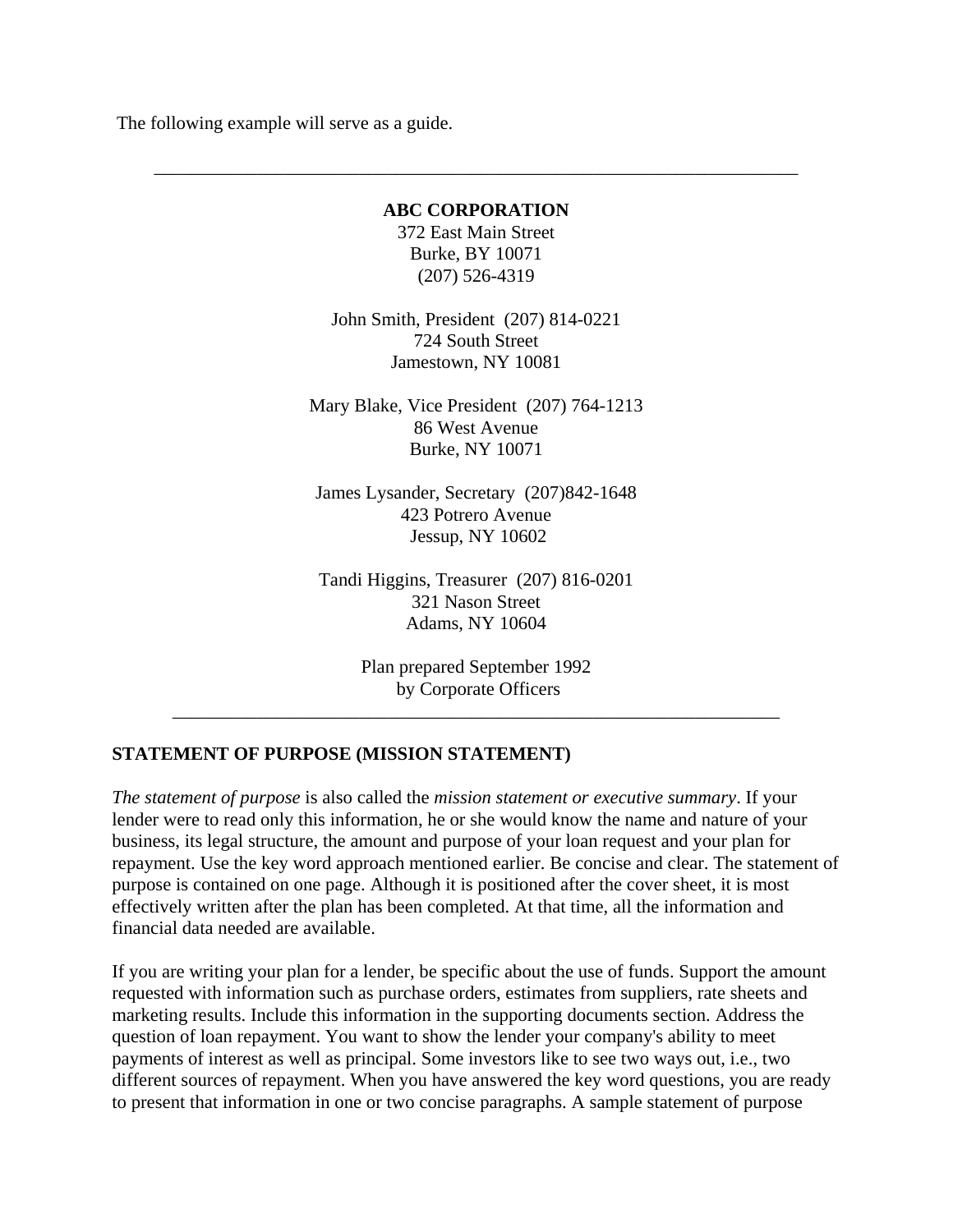follows.

### **STATEMENT OF PURPOSE**

 $\overline{\phantom{a}}$  ,  $\overline{\phantom{a}}$  ,  $\overline{\phantom{a}}$  ,  $\overline{\phantom{a}}$  ,  $\overline{\phantom{a}}$  ,  $\overline{\phantom{a}}$  ,  $\overline{\phantom{a}}$  ,  $\overline{\phantom{a}}$  ,  $\overline{\phantom{a}}$  ,  $\overline{\phantom{a}}$  ,  $\overline{\phantom{a}}$  ,  $\overline{\phantom{a}}$  ,  $\overline{\phantom{a}}$  ,  $\overline{\phantom{a}}$  ,  $\overline{\phantom{a}}$  ,  $\overline{\phantom{a}}$ 

 ABC CORPORATION, an S-Corporation established in 1985, is a tool and die company that manufactures specialized parts for the aerospace industry and is located at 372 East Main Street, Burke, N.Y. The company is seeking growth capital in the amount of \$50,000 for the purpose of purchasing new and more modern equipment and for training existing personnel in the use of that new equipment.

 Funding is needed in time for the equipment to be delivered and in place by 11 January 1993. There is a two-month period between order placement and delivery date.

 The modernized equipment will result in a 35 percent increase in production and a 25 percent decrease in the unit cost. Repayment of the loan and interest can begin promptly within 30 days of receipt and can be further secured by real estate, which is owned by the company and which has a 1990 assessed valuation of \$185,000.

\_\_\_\_\_\_\_\_\_\_\_\_\_\_\_\_\_\_\_\_\_\_\_\_\_\_\_\_\_\_\_\_\_\_\_\_\_\_\_\_\_\_\_\_\_\_\_\_\_\_\_\_\_\_\_\_\_\_\_\_\_\_\_\_\_\_\_\_\_\_\_\_\_\_\_\_\_\_

 $\overline{\phantom{a}}$  ,  $\overline{\phantom{a}}$  ,  $\overline{\phantom{a}}$  ,  $\overline{\phantom{a}}$  ,  $\overline{\phantom{a}}$  ,  $\overline{\phantom{a}}$  ,  $\overline{\phantom{a}}$  ,  $\overline{\phantom{a}}$  ,  $\overline{\phantom{a}}$  ,  $\overline{\phantom{a}}$  ,  $\overline{\phantom{a}}$  ,  $\overline{\phantom{a}}$  ,  $\overline{\phantom{a}}$  ,  $\overline{\phantom{a}}$  ,  $\overline{\phantom{a}}$  ,  $\overline{\phantom{a}}$ 

# **THE BUSINESS**

The first major section of your plan covers the details of your business. Begin this section with a one-page summary addressing the key elements of your business. The following text will expand on each area presented in the summary. Use the key word system to help you write concisely. Address all of the topics as they relate to your business in an order that seems logical to you. Include information about your industry in general, and your business in particular. Be prepared to back up statements and justify projections with data in the supporting documents section.

### **Legal Structure**

State the reasons for your choice of legal structure. If you are a sole proprietor, you may include a copy of your business license. If you have formed a partnership, include a copy of your partnership agreement in the supporting documents section. Your agreement should include provisions for partners to exit and for the dissolution of the company. It must spell out the distribution of the profits and the financial responsibility for any losses. Explain the reasoning behind the terms of the agreement. If you have formed a corporation, explain why this legal form was chosen and how the company will operate within the corporate structure, and include a copy of the charter and articles in the supporting document section.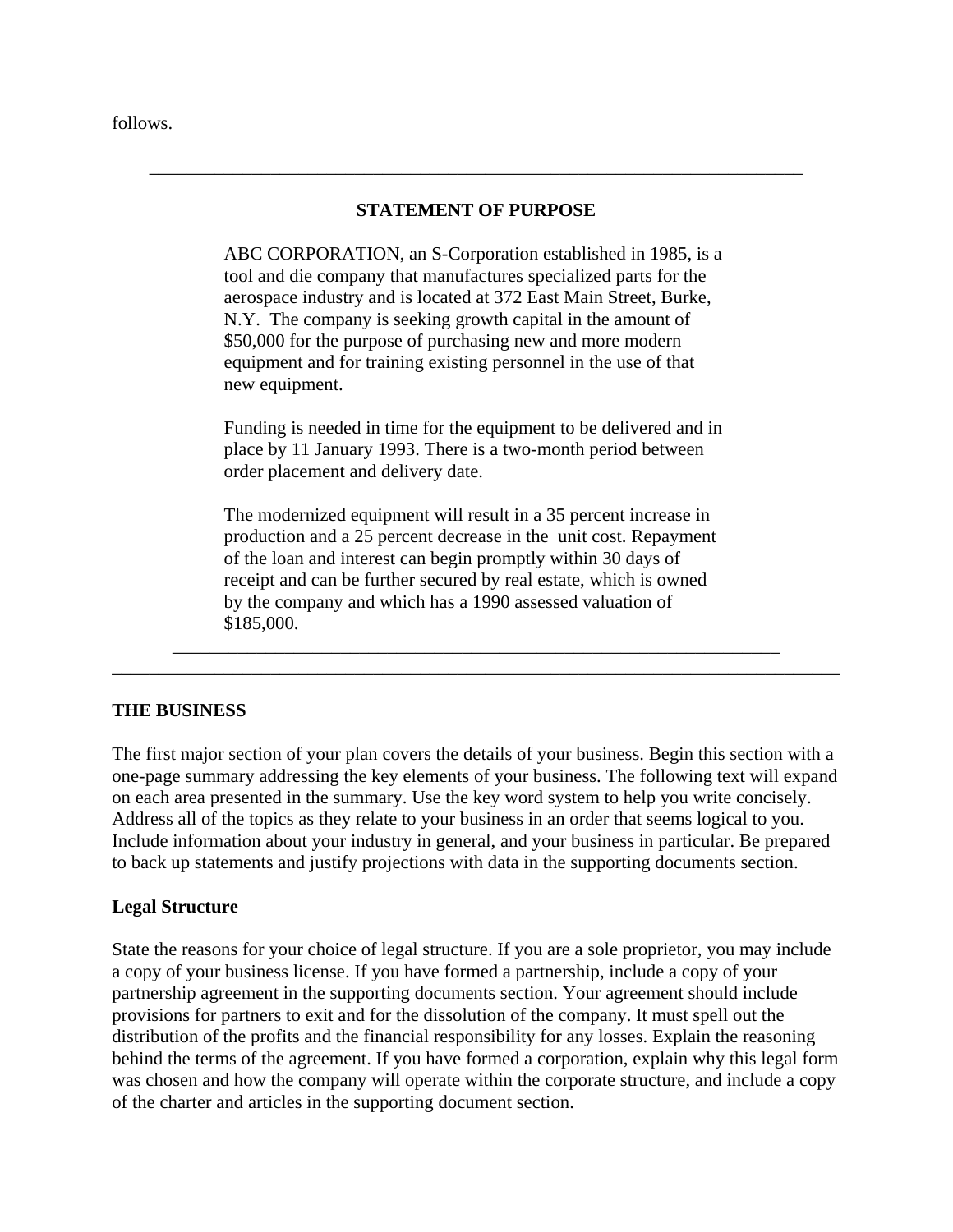If you plan to change your legal structure in the future, make projections regarding why you would change, when the change would take place, who would be involved and how the change would benefit the company.

### **Description of the Business**

This is the section of the plan in which you go into greater detail about your business. Answer the key word questions regarding the business's history and present status, and your future projections for research and development. Outline your current business assets and report your inventory in terms of size, value, rate of turnover and marketability. Include industry trends. Stress the uniqueness of your product or service and state how you can benefit the customer. Project a sense of what you expect to accomplish three to five years into the future.

### **Products or Services**

Give a detailed description of your product from raw materials to finished item. What raw materials are used, how much do they cost, who are your suppliers, where are they located and why did you choose them? Include cost breakdowns and rate sheets to back up your statements. Although you may order from one main supplier, include information on alternate suppliers. Address how you could handle a sudden increase of orders or a loss of a major supplier.

You may hear a lender refer to the worst case scenario. This means that the lender wants you to be able to anticipate and solve potential problems. It is also to your advantage to think in terms of alternatives and to prepare for the unexpected so that your business can continue to run smoothly. Some businesses fail because they become too successful too soon. Therefore, it is also good to plan for the best case scenario. If you are inundated with orders, your business plan should contain information needed to hire staff and contact additional suppliers.

If you are providing a service, tell what your service is, why you are able to provide it, how it is provided, who will be doing the work and where the service will be performed. Tell why your business is unique and what you have that is special to offer to your customers. If you have both a product and a service that work together to benefit your customer (such as warranty service for the products you sell) be sure to mention this in your plan. Again the key words come into use. List future services you plan to add to your business. Also, anticipate any potential problem areas and work out a plan for action.

You should state any proprietary rights, such as copyrights, patents or trademarks, in this section.

### **Location**

If location is important to your marketing plan, you may focus on it in the marketing section. For example, if you are opening a retail shop, your choice of location will be determined by your target market. If you are a manufacturer and ship by common carrier, your location is not directly tied to your target market so you can discuss location in the business section. You may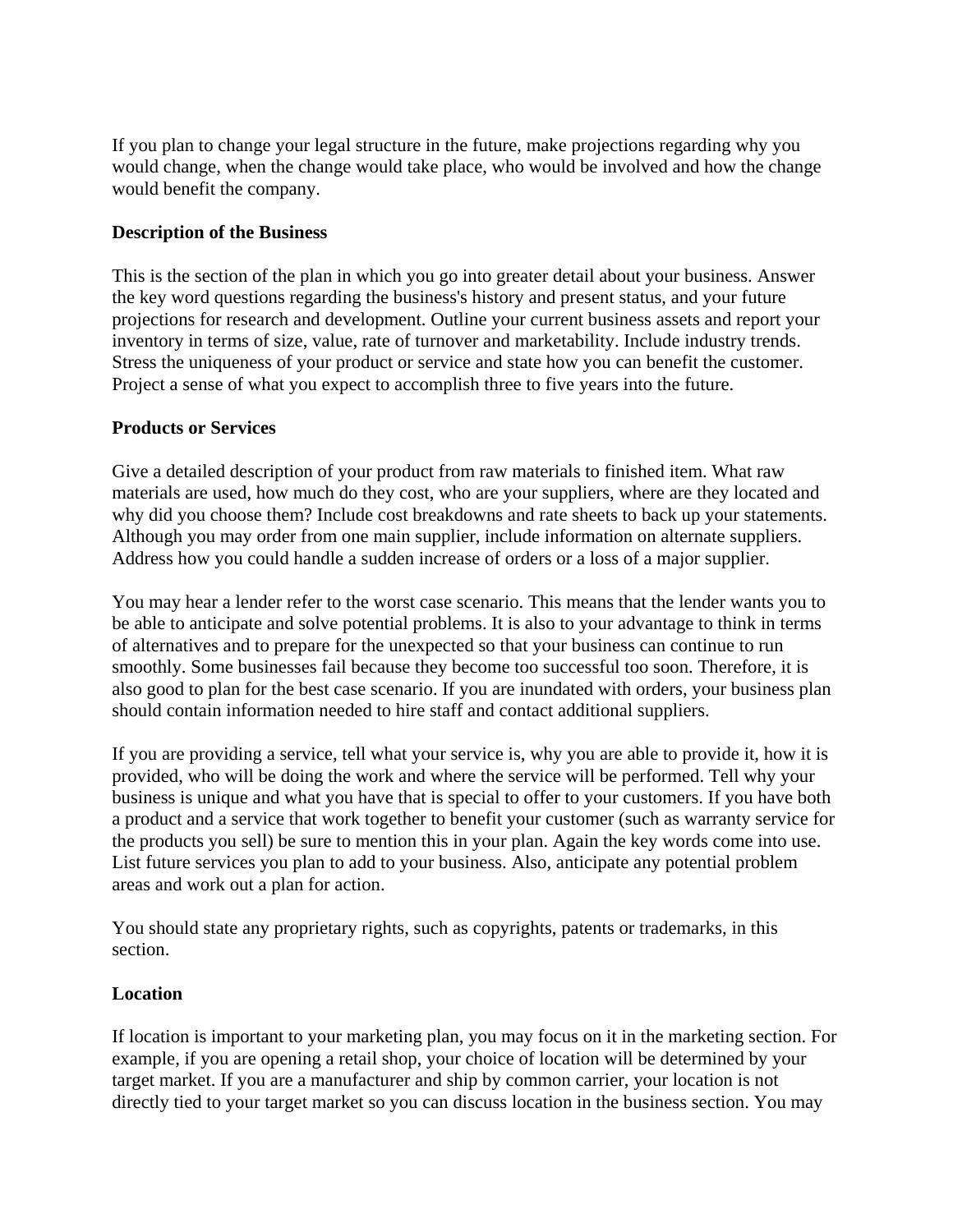begin this topic with a sentence such as "ABC Corporation is housed in 25,000 square feet of warehouse space located at 372 East Main Street, Burke, NY. This site was chosen because of accessibility to shipping facilities, good security provisions, low square footage costs and proximity to sources of supplies."

Now expand on each reason for choosing that location and back up your statements with a physical description of the site and a copy of the lease agreement. Give background information on your site choice and list other possible locations. You may want to include copies of pictures, layouts or drawings of the location in the supporting document section.

Use the worksheet on page 4 as a guideline for writing a location (site) analysis. Cover only those topics that are relevant to your business. If you need assistance, contact the SBA resource center nearest you (see Information Resources).

# **LOCATION ANALYSIS WORKSHEET**

\_\_\_\_\_\_\_\_\_\_\_\_\_\_\_\_\_\_\_\_\_\_\_\_\_\_\_\_\_\_\_\_\_\_\_\_\_\_\_\_\_\_\_\_\_\_\_\_\_\_\_\_\_

- 1. Address:
- 2. Name of realtor/contact person:
- 3. Square footage/cost:
- 4. History of location:
- 5. Location in relation to target market:
- 6. Traffic patterns for customers:
- 7. Traffic patterns for suppliers:
- 8. Availability of parking: (include diagram)
- 9. Crime rate for area:
- 10. Quality of public services (e.g. police, fire protection)
- 11. Notes on walking tour of area:
- 12. Neighboring shops and local business climate:
- 13. Zoning regulations:
- 14. Adequacy of utilities (get information from utility company representatives):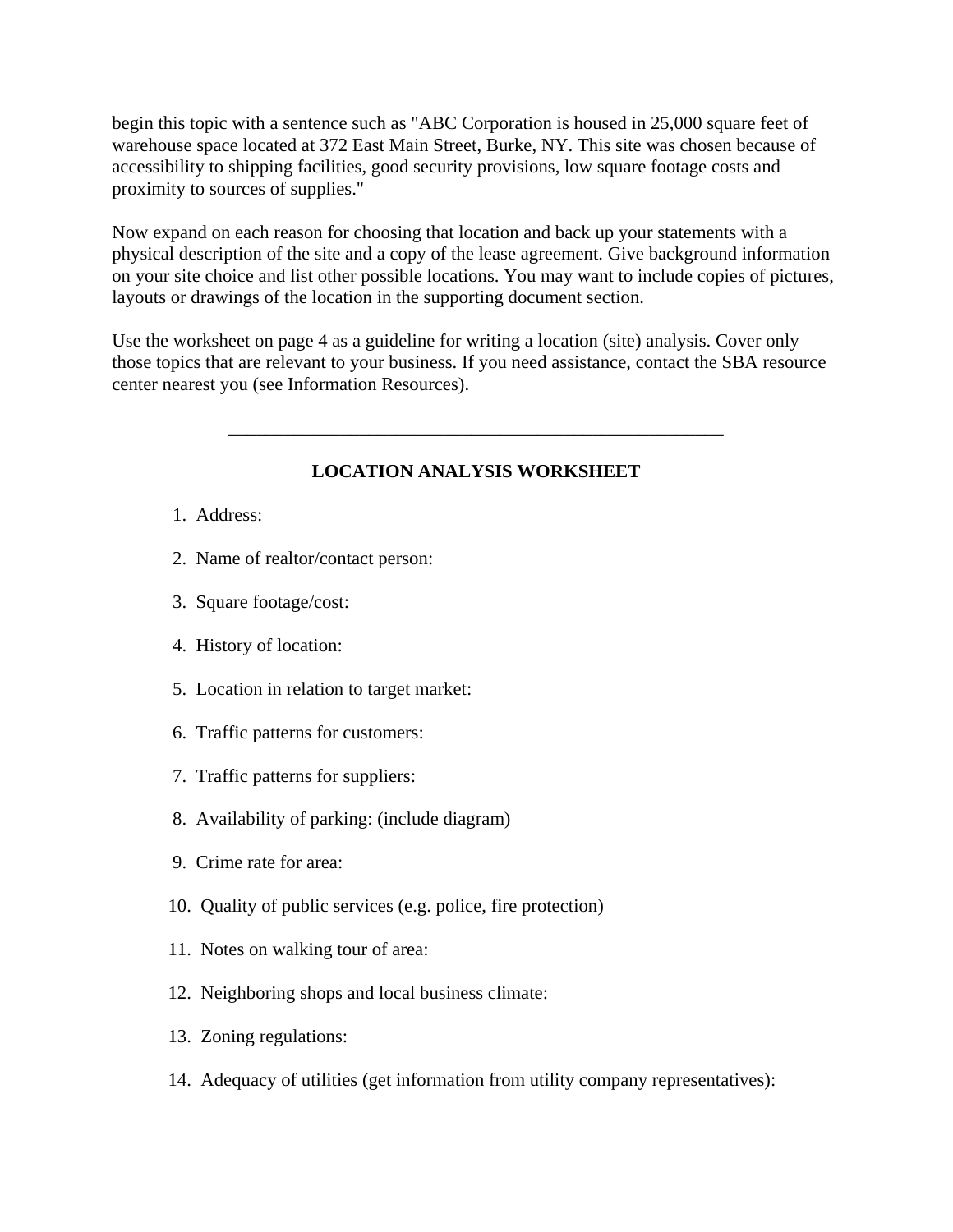- 15. Availability of raw materials/supplies:
- 16. Availability of labor force;
- 17. Labor rate of pay for the area:
- 18. Housing availability for employees:
- 19. Tax rates (state, county, income, payroll, special assessments):

\_\_\_\_\_\_\_\_\_\_\_\_\_\_\_\_\_\_\_\_\_\_\_\_\_\_\_\_\_\_\_\_\_\_\_\_\_\_\_\_\_\_\_\_\_\_\_\_\_\_\_\_\_\_\_\_\_

20. Evaluation of site in relation to competition:

### **Management**

This section describes who is behind the business. If you are a sole proprietor, tell about your abilities and include your resume. Be honest about areas in which you will need help and state how you will get that help. Will you take a marketing seminar, work with an accountant or seek the advice of someone in advertising?

If you have formed a partnership, explain why the partners were chosen, what they bring to the company and how their abilities complement each others. Experience, background and qualifications will be covered in their resumes in the supporting documents section.

If your business is incorporated, give detailed information on the corporate structure and officers. Include a resume for each officer and describe each one by answering the following questions: Who are they? What are their skills? Why were they chosen? What will they bring to the organization?

### **Personnel**

Who will be doing the work? Why are they qualified? How will they be hired? What is their wage? What will they be doing? Outline the duties and job descriptions for all personnel. Explain any employee benefits. If you are inundated with orders for your product or items to be serviced, do you have a plan for increasing personnel?

### **Methods of Record Keeping**

Tell what accounting system will be used and why the system was chosen. What portion of your record keeping will be done internally? Who will be responsible for keeping those records? Will you be using an outside accountant to maximize your profits? If so, who within your company will be skilled at reading and analyzing financial statements provided by the accountant? It is important not only to show that your accounting will be taken care of, but that you will have some means of using your financial statements to implement changes to make your company more profitable. After reading this section, the lender should have confidence in your company's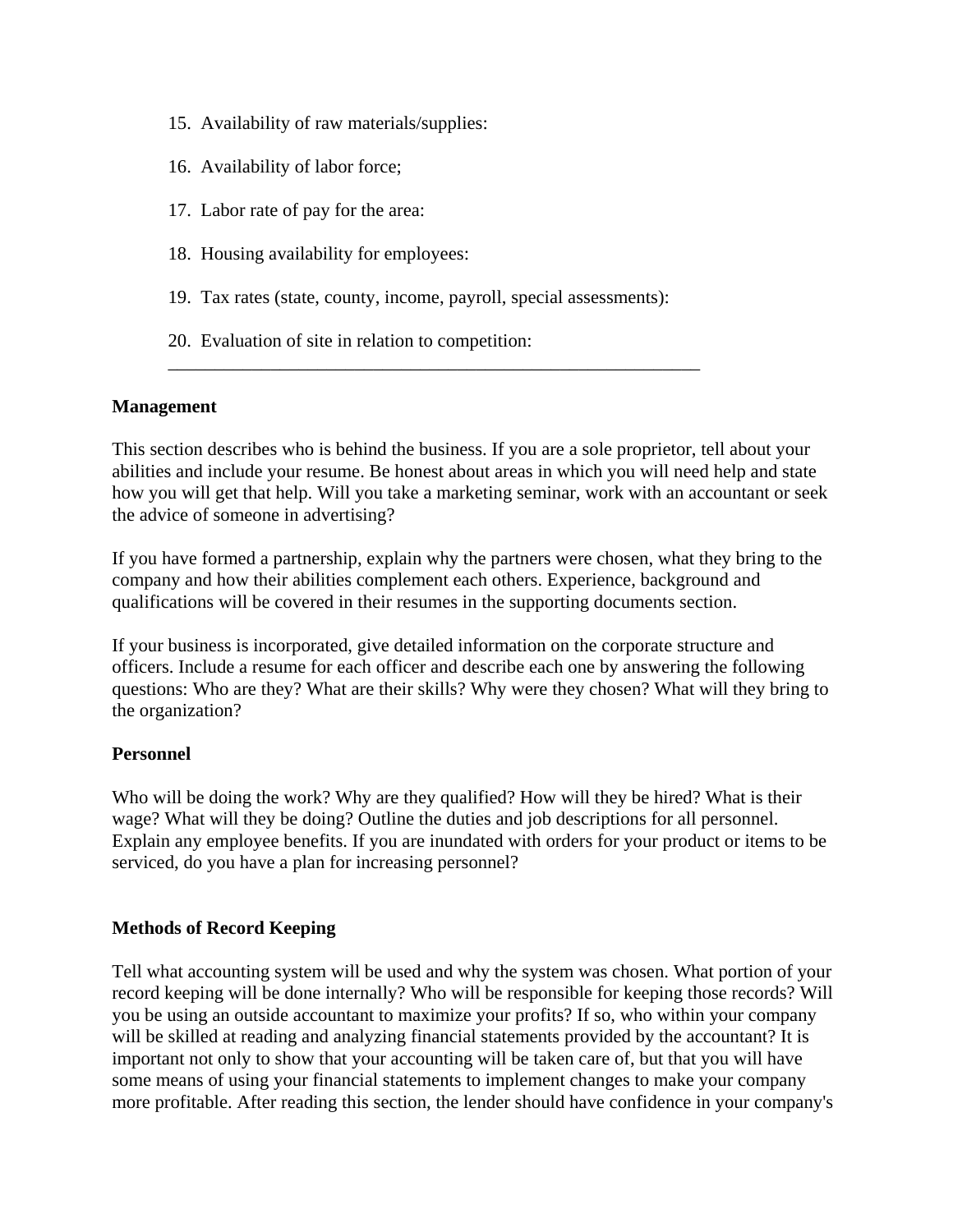ability to keep and interpret a complete set of financial records.

### **Insurance**

Insurance is an important consideration for every business. Product liability is a major consideration, especially in certain industries. Service businesses are concerned with personal liability, insuring customers' goods while on the premises or during the transporting of those goods. If a vehicle is used for business purposes, your insurance must reflect that use. If you own your business location, you will need property insurance. Some types of businesses require bonding. Partners may want life insurance naming each other as the beneficiary. Consider the types of coverage appropriate to your business. Tell what coverage you have, why you chose it, what time period it covers and who the carrier is. Keep your insurance information current.

### **Security**

According to the U.S. Chamber of Commerce, more than 30 percent of business failures result from employee dishonesty. This concerns not only theft of merchandise, but also theft of information.

Address the issue of security as it relates to your business. For example, if you are disposing of computer printout data, a small paper shredder may be cost-effective. Anticipate problem areas in your business, identify security measures you will put into practice, tell why you chose them and what you project they will accomplish. Discuss this area with your insurance agent. By installing security devices you may be able to lower certain insurance costs along with protecting your business.

# **Summary**

You have now covered all the areas which should be addressed in the business section. Use the key words, be thorough, anticipate any problem areas and be prepared with solutions, and analyze industry trends and be ready to project your business into the future. When you have completed the business section, you are ready to begin developing the marketing section.

\_\_\_\_\_\_\_\_\_\_\_\_\_\_\_\_\_\_\_\_\_\_\_\_\_\_\_\_\_\_\_\_\_\_\_\_\_\_\_\_\_\_\_\_\_\_\_\_\_\_\_\_\_\_\_\_\_\_\_\_\_\_\_\_\_\_\_\_\_\_\_\_\_\_\_\_\_\_

# **MARKETING**

The second major section of your business plan covers the details of your marketing plan. A good marketing plan is essential to your business development and success. Include information about the total market with emphasis on your target market. You must take the time to identify your customers and find the means to make your product or service available to them. The key here is time. It takes time to research and develop a marketing plan, but it is time well spent. Most of the information you need will be found in your public library and in the publications of the U.S. Department of Commerce, the U.S. Small Business Administration (SBA) and the U.S. Census Bureau. Remember that you need a clear understanding of who will purchase your product, who will make use of your service, why they will choose your company and how they will find out about it.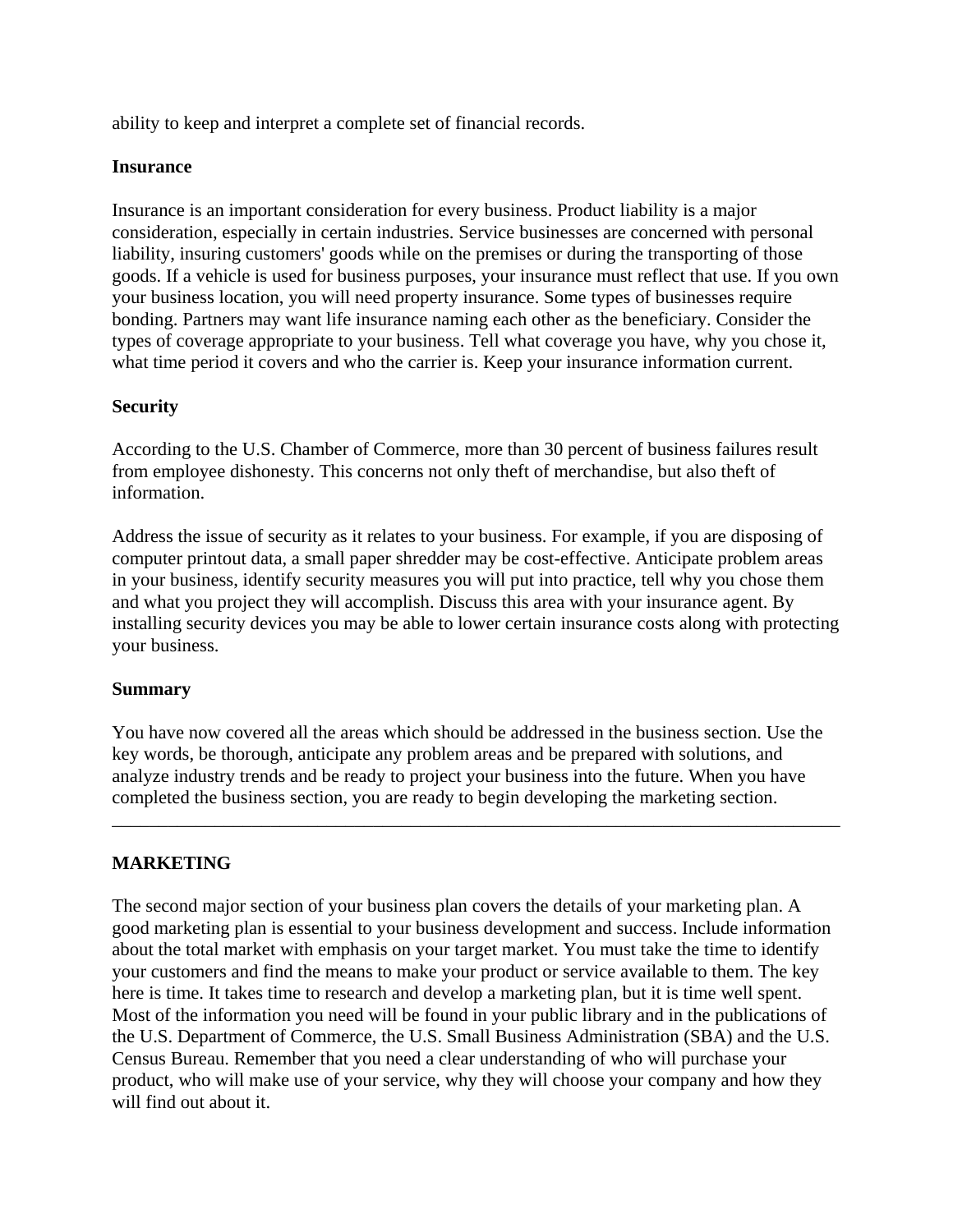Begin this section with a one-page summary covering the key elements of your marketing plan. The following text will expand on each area presented in the summary. Back up statements and justify projections with data in the supporting documents section. Again, the key word approach will help you to thoroughly cover each area. The topics may be covered in any order that seems logical to you.

# **Target Market**

The target market has been defined as that group of customers with a set of common characteristics that distinguish them from other customers. You want to identify that set of common characteristics that will make those customers yours. Tell how you did your market research. What were your resources and your results? What are the demographics of your target market? Where do your customers live, work and shop? Do they shop where they live or where they work? If you are in the business of video cassette recorder (VCR) repair, how many VCRs are owned within a certain radius of your shop? Would in-home service be cost-effective and a benefit to your customers? Back up your findings with U.S. Census Bureau reports, questionnaires and test marketing results. State how you feel you can serve this market in terms of your resources, strengths and weaknesses. Focus on reasonable, believable and obtainable projections regarding the size of your potential market. (See Information Resources.)

# **Competition**

Direct competition is a business offering the same product or service to the same market. Indirect competition is a company with the same product or service but with a different target market. Evaluate both types of competitors. You want to determine the competitors' images. To what part of the market are they trying to appeal? Can you appeal to the same market in a better way? Or can you find an untapped market?

Use the worksheet to compile, organize and evaluate information on your competition. Your analysis of this information will help you plan your market entry. What is the competition's current market share (what percent of the total customer base is theirs)? Can you tap into this share or will you need to carve out your own market niche?

 $\overline{\phantom{a}}$  ,  $\overline{\phantom{a}}$  ,  $\overline{\phantom{a}}$  ,  $\overline{\phantom{a}}$  ,  $\overline{\phantom{a}}$  ,  $\overline{\phantom{a}}$  ,  $\overline{\phantom{a}}$  ,  $\overline{\phantom{a}}$  ,  $\overline{\phantom{a}}$  ,  $\overline{\phantom{a}}$  ,  $\overline{\phantom{a}}$  ,  $\overline{\phantom{a}}$  ,  $\overline{\phantom{a}}$  ,  $\overline{\phantom{a}}$  ,  $\overline{\phantom{a}}$  ,  $\overline{\phantom{a}}$ 

# **COMPETITOR PROFILE WORKSHEET**

**Competitors** Item  $1$  2 3

- 1. Name of Competitor(s):
- 2. Location:
- 3. Products or services offered: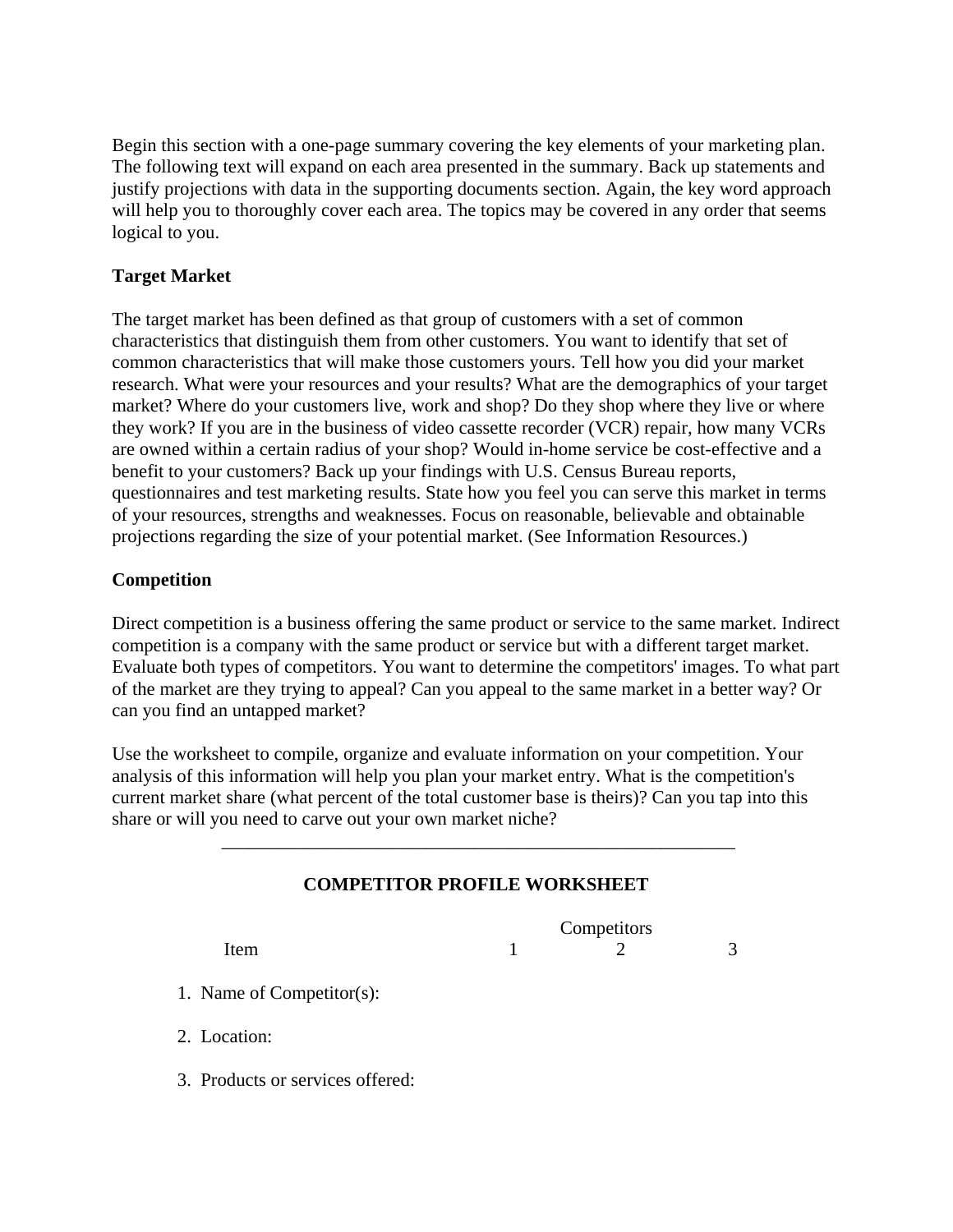4. Methods of distribution (wholesale, retail, marketing reps, personal selling, corporate sales):

# 5. Image

Packaging:

 Promotional materials: Methods of advertising: Positioning (customers' perception of quality of product or service):

- 6. Pricing structure:
- 7. Performance (past and present):
- 8. Market share (by number, type and location of customers):
- 9. Strengths (The strengths of the competition become your strengths):

 $\overline{\phantom{a}}$  ,  $\overline{\phantom{a}}$  ,  $\overline{\phantom{a}}$  ,  $\overline{\phantom{a}}$  ,  $\overline{\phantom{a}}$  ,  $\overline{\phantom{a}}$  ,  $\overline{\phantom{a}}$  ,  $\overline{\phantom{a}}$  ,  $\overline{\phantom{a}}$  ,  $\overline{\phantom{a}}$  ,  $\overline{\phantom{a}}$  ,  $\overline{\phantom{a}}$  ,  $\overline{\phantom{a}}$  ,  $\overline{\phantom{a}}$  ,  $\overline{\phantom{a}}$  ,  $\overline{\phantom{a}}$ 

# 10. Weaknesses (Looking at the weaknesses of the competition can help you find ways of being unique and of benefiting the customer.):

After completing this section you or your lender will know who your competitors are, where they are located, what products or services they offer, how you plan to compete, how your customers can access your business and why you can provide a unique and beneficial service or product.

### **Methods of Distribution**

Distribution is the manner in which products are physically transported to the consumer or the way services are made available to the customer. Distribution is closely related to your target market.

Establish the purchasing patterns of your customers. If you are selling a product, do your customers purchase by direct mail, buy through catalogues or make in-store purchases? Will you sell directly or through a manufacturer's representative? If you are shipping the product, who will absorb the shipping costs and what carrier will be used? Use the key words to answer questions regarding your distribution plan. Back up your decisions with statistical reports, rate sheets from shippers, contracts with manufacturer's representatives or any other supporting documents. If you are involved in a service business, will you provide in-shop service? Will you make service calls, and, if so, how will mileage costs be handled? What is your planned response time to fill your customers' needs?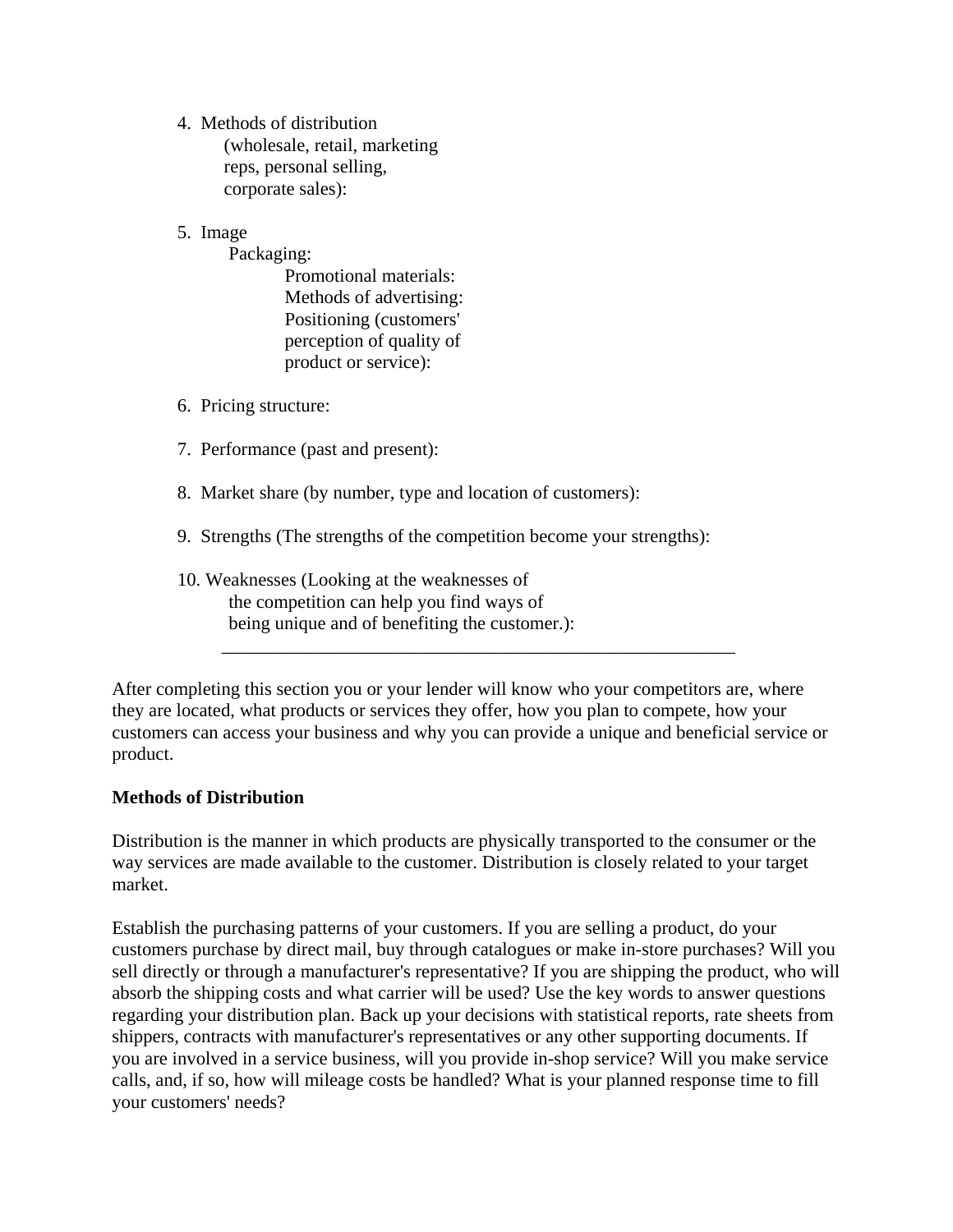List the pros and cons of the various methods of distribution and give reasons for your choices. Keep in mind the worst case scenarios mentioned above. Present alternatives. For example, if United Parcel Service, your major shipper, were to go on strike, how would you distribute your products? If your mobile service van were to break down, do you have a vehicle which could be used as backup? Provide for a smooth business flow.

### **Advertising**

Advertising presents the message to your customer that your product or service is good and desirable. Tailor your advertising to your target market. Your marketing research will have spelled out which television and radio stations and which publications are of interest to your target market. Those are the ones you will use. Analyze your competitors' advertising in these publications. Be ready to back up your decisions. Include copies of your promotional materials, such as brochures, direct mail advertisements and flyers. Tell the lender where you will put your advertising dollars, why you chose those methods, how your message will reach your target market, when your advertising campaign will begin, how much your plan will cost and what format your advertising will take.

### **Pricing**

Your pricing structure is critical to the success of your business and is determined through market research and analysis of financial considerations. Basic marketing strategy is to price within the range between the price ceiling and the price floor. The price ceiling is determined by the market; it is the highest cost a consumer will pay for a product or service and is based on perceived value. What is the competition charging? What is the quality of the product or service you are offering? What is the nature of the demand and what is the image you are projecting? The price floor is the lowest amount at which you can offer a product or service, meet all your costs and still make your desired profit. Consider all costs -- raw materials, office overhead, shipping, vehicle expense, taxes, loan and interest payments and owner draws are a few. The profitable business operates between the price ceiling and the price floor. The difference allows for discounts, bad debt and returns. Be specific about how you arrived at your pricing structure and leave room for some flexibility.

Positioning -- predetermining the perceived value in the eyes of the consumer -- can be accomplished through promotional activities. To be successful, you must decide what your product or service offers that your competitor's does not and promote it as the unique benefit. Very few items on the market have universal appeal your product or service cannot be all things to all people. However, if you position your product or service properly, prospective purchasers or users will immediately recognize its benefits to them.

### **Product Design**

Packaging and product design can play a major role in the success of your business. It's what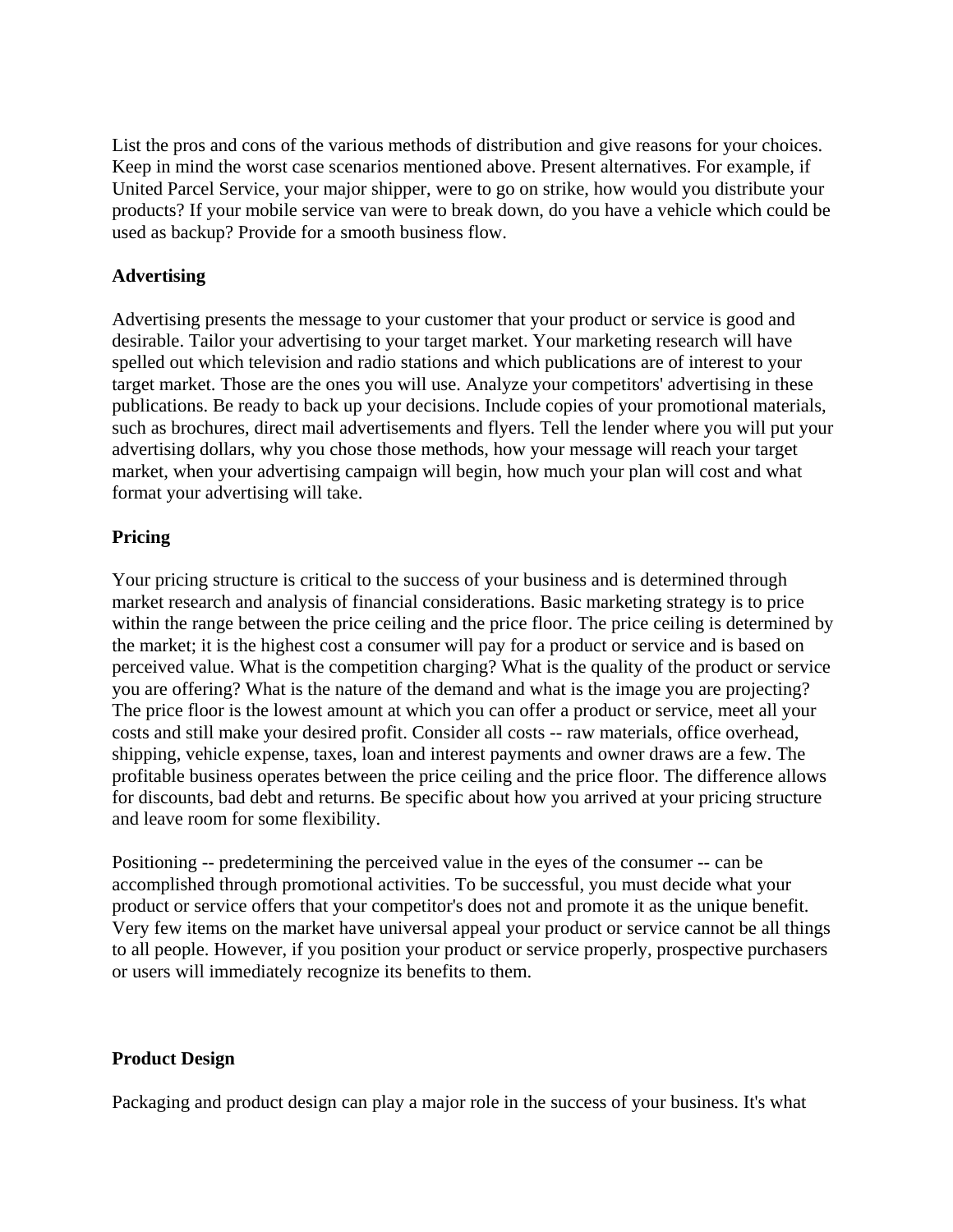first catches the customer's eye. Consider the tastes of your target market in the ultimate design of your product and your package design. Decide what will be most appealing in terms of size, shape, color, material and wording. Packaging attracts a great deal of public attention. Be advised of the Fair Packaging and Labeling Act, which established mandatory labeling requirements. The U.S. Food and Drug Administration (FDA) has strict procedures for the labeling of items falling within its jurisdiction. The packaging guidelines can be obtained from the FDA or found in the library.

Use key words to answer questions regarding your product design and packaging. Include sketches or photographs. Also include information on any proprietary rights, such as copyrights, trademarks or patents.

# **Timing of Market Entry**

The timing of your entry into the marketplace is critical and takes careful planning and research. Having your products and services available at the right time and the right place depends more on understanding consumer readiness than on your organizational schedule. The manner in which a new product is received by the consumer can be affected by the season, the weather and holidays. Early January and September are the best times to mail flyers and catalogs, as consumers seem to be more receptive to mail order purchasing in those months. The major gift shows are held in the summer months (June, July, August) and again in January and February. Most wholesale buying takes place at these shows. November and December are not good months for introducing new service businesses unless they relate in some way to the holiday season. Spring is a better time to introduce a service. Trade journals and trade associations in your field can provide the information you need on the timing patterns of your industry. Tell the lender when you plan to enter the market and how you arrived at your decision.

# **Location**

If your choice of location is related to your target market, cover it in this section of your business plan. List the reasons for your choice. What is the character of the neighborhood? Does the site project your business image? Where is the competition in the area? What is the traffic pattern? What are the terms of the lease? What services, if any, does the landlord provide? What is the occupancy history of your location? Did any companies in the area go out of business within the past few months? If so, try to find out if it was related to location. Is the area in which you plan to locate supported by a strong economic base? What alternate sites were considered?

These are some of the questions to be considered. Refer to Location in the business section for additional information.

# **Industry Trends**

Be alert for changes in your industry. New technology may bring new products into the marketplace that will generate new service businesses. Read trade journals and industry reports in your field. Project how your market may change and what you plan to do to keep up.

\_\_\_\_\_\_\_\_\_\_\_\_\_\_\_\_\_\_\_\_\_\_\_\_\_\_\_\_\_\_\_\_\_\_\_\_\_\_\_\_\_\_\_\_\_\_\_\_\_\_\_\_\_\_\_\_\_\_\_\_\_\_\_\_\_\_\_\_\_\_\_\_\_\_\_\_\_\_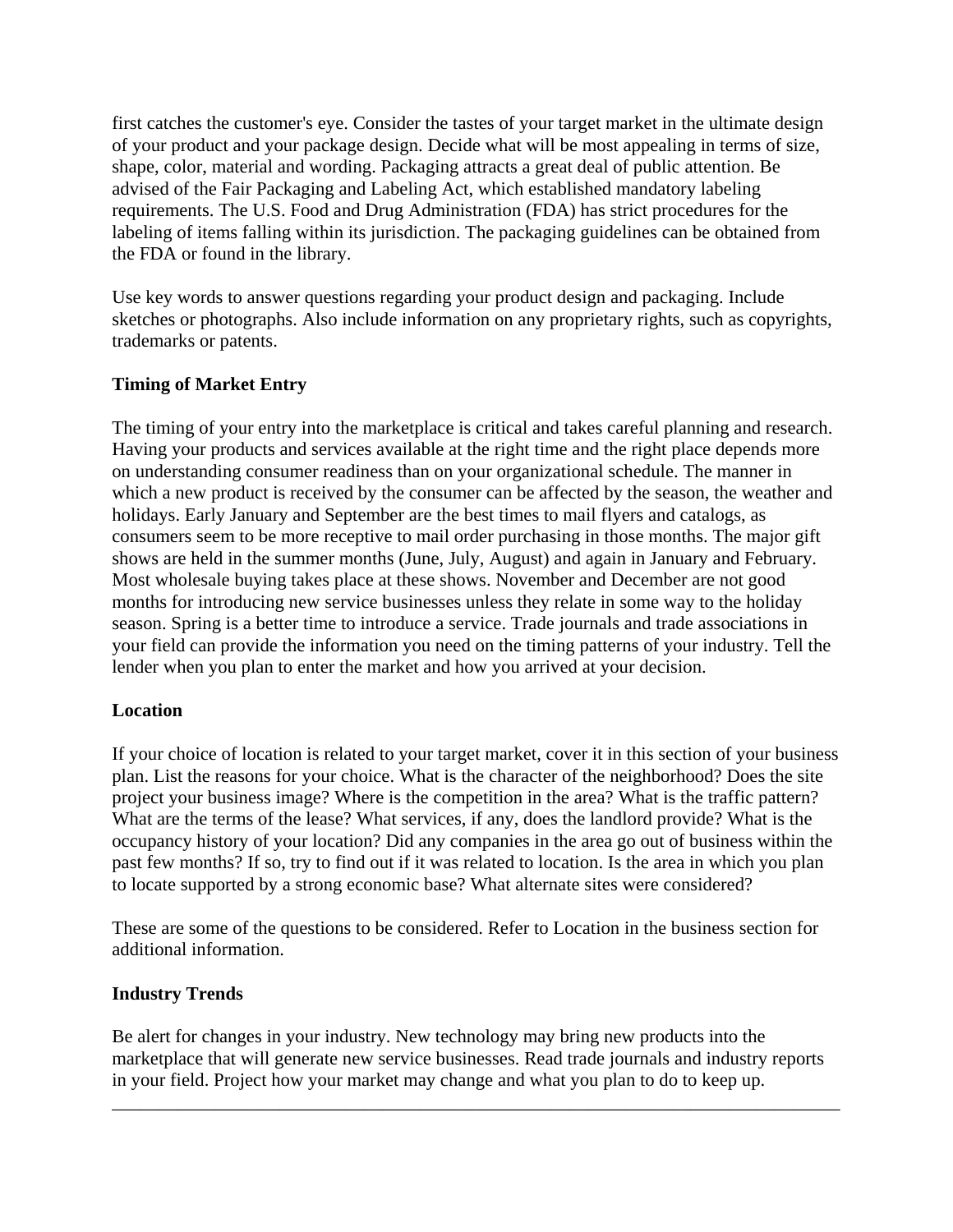## **FINANCIAL DOCUMENTS**

You are now ready to develop the third area of your plan. Financial records are used to show past, current and projected finances. In this section we will cover the major documents you will want to include in your business plan. They will consist of both pro forma (projected) and actual financial statements. Your work will be easier if these are done in the order presented.

 Summary of Financial Needs Application of Loan Funds Cash Flow Statement (Budget) Three-year Projection Break-even Analysis Actual Performance Statements: Balance Sheet Income (Profit and Loss) Statement Loan Application/Financial History

### **Summary of Financial Needs**

If you are applying for a loan, your lenders and investors will analyze the needs of your business. They will distinguish among the three types of capital to be used as follows:

*Working capital* -- Used to meet fluctuating needs that are to be repaid through cash during the business's next full operating cycle, generally one year.

*Growth capital* -- Used to meet needs that are to be repaid with profits over a period of a few years. If you seek growth capital, you will be expected to show how the capital will be used to increase your profits enough to be able to repay the loan within several years (usually not more than seven).

*Equity capital* -- Used to meet permanent needs. If you seek equity capital, it must be raised from investors who will take the risk in return for some combination of dividend returns, capital gains or a specific share of the business.

Keeping the above in mind, you must now prepare a summary of financial needs. This document is an outline telling why you are applying for a loan and how much you need.

# **SUMMARY OF FINANCIAL NEEDS**

 $\overline{\phantom{a}}$  ,  $\overline{\phantom{a}}$  ,  $\overline{\phantom{a}}$  ,  $\overline{\phantom{a}}$  ,  $\overline{\phantom{a}}$  ,  $\overline{\phantom{a}}$  ,  $\overline{\phantom{a}}$  ,  $\overline{\phantom{a}}$  ,  $\overline{\phantom{a}}$  ,  $\overline{\phantom{a}}$  ,  $\overline{\phantom{a}}$  ,  $\overline{\phantom{a}}$  ,  $\overline{\phantom{a}}$  ,  $\overline{\phantom{a}}$  ,  $\overline{\phantom{a}}$  ,  $\overline{\phantom{a}}$ 

I. ABC Corporation is seeking a loan to increase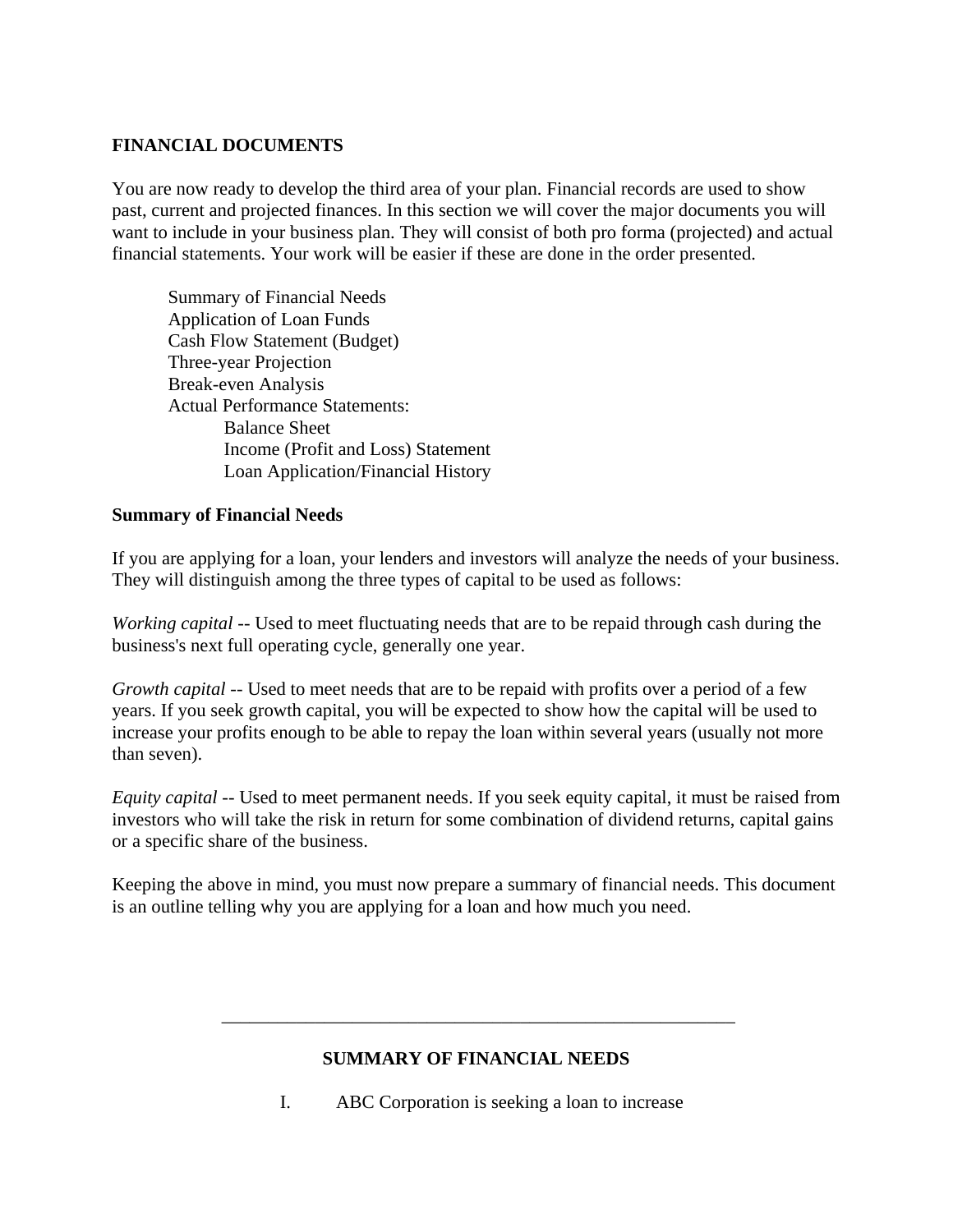its growth capital in the following areas of production:

- A. Equipment (new and more modern)
- B. Training of personnel in operation of above.
- II. Funds needed to accomplish above goal will be \$50,000.

 A. See "Use of Funds" for distribution of funds and backup statement.

#### **Uses of Funds Statement**

The potential lender will require a statement of how the money you intend to borrow will be used. It will be necessary for you to tell how you intend to disperse the loan funds. Back up your statement with supporting data.

 $\overline{\phantom{a}}$  ,  $\overline{\phantom{a}}$  ,  $\overline{\phantom{a}}$  ,  $\overline{\phantom{a}}$  ,  $\overline{\phantom{a}}$  ,  $\overline{\phantom{a}}$  ,  $\overline{\phantom{a}}$  ,  $\overline{\phantom{a}}$  ,  $\overline{\phantom{a}}$  ,  $\overline{\phantom{a}}$  ,  $\overline{\phantom{a}}$  ,  $\overline{\phantom{a}}$  ,  $\overline{\phantom{a}}$  ,  $\overline{\phantom{a}}$  ,  $\overline{\phantom{a}}$  ,  $\overline{\phantom{a}}$ 

 $\overline{\phantom{a}}$  ,  $\overline{\phantom{a}}$  ,  $\overline{\phantom{a}}$  ,  $\overline{\phantom{a}}$  ,  $\overline{\phantom{a}}$  ,  $\overline{\phantom{a}}$  ,  $\overline{\phantom{a}}$  ,  $\overline{\phantom{a}}$  ,  $\overline{\phantom{a}}$  ,  $\overline{\phantom{a}}$  ,  $\overline{\phantom{a}}$  ,  $\overline{\phantom{a}}$  ,  $\overline{\phantom{a}}$  ,  $\overline{\phantom{a}}$  ,  $\overline{\phantom{a}}$  ,  $\overline{\phantom{a}}$ 

You must be sure that your supporting data can be easily found by the loan officer who is examining your application. If you do not have your information well organized and retrievable, your application may be refused for the simple reason that the material cannot be found. It will be necessary to have a well written table of contents.

### **USES OF FUNDS**

### 1. DISPERSAL OF LOAN FUNDS

 ABC Corporation will use anticipated loan funds in the amount of \$50,000 to modernize its production equipment. This will necessitate the purchase of two new pieces of equipment and the training of present personnel in the operation of this equipment.

### 2. BACKUP STATEMENT

- a. The equipment needed is as follows: (1) High-speed F-34 Atlas Press (purchase price -- \$32,900) (2) S71 Jaworski Ebber (purchase price -- \$2,800)
- b. The training is available from the manufacturer as a three-week intensive program (cost: 10 employees  $\omega$  \$1,200 = \$12,000).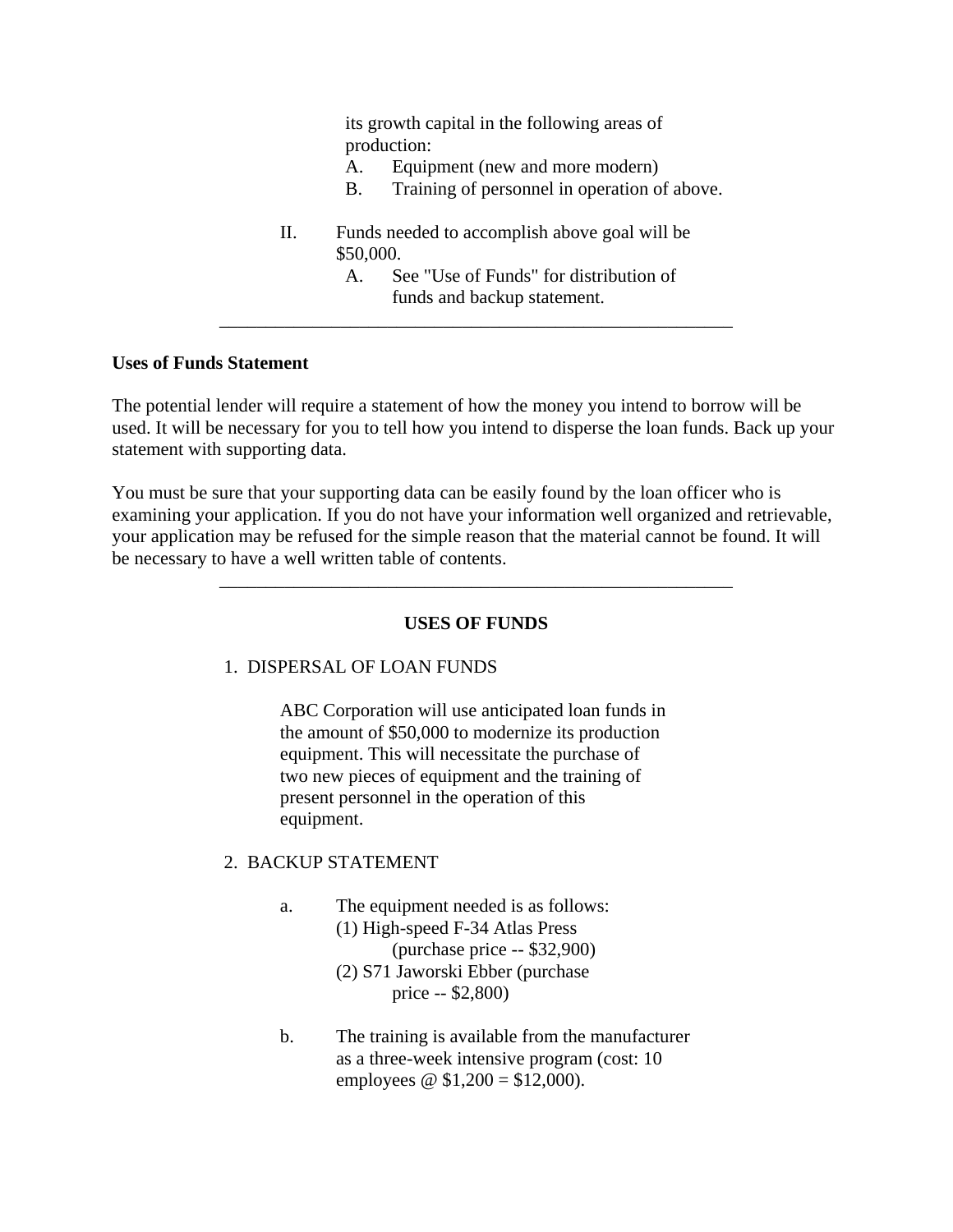- c. The remaining \$2,300 will be used for the first monthly installment on loan repayment -- a period of low production due to employee training.
- d. The equipment will result in a 35 percent increase in production, a 25 percent decrease in unit cost, and a net profit increase sufficient to repay the loan and interest within three years with a profit margin of 15 percent.

 Note: Refer to page 17\* of the production plan of ABC Corporation. See pages 27 and 28\* of the marketing section for market research and projected trends in the industry.

When writing your business plan be sure that your production plan includes a description of the equipment, how the work will be done, by whom and at what cost.

 The market research will show projected needs for your product, and thus show how increased production will results in increased sales and ultimately in the capability to enable you to repay the loan.

 (\*The page numbers are hypothetical and do not refer to page numbers in this book.)

 $\overline{\phantom{a}}$  ,  $\overline{\phantom{a}}$  ,  $\overline{\phantom{a}}$  ,  $\overline{\phantom{a}}$  ,  $\overline{\phantom{a}}$  ,  $\overline{\phantom{a}}$  ,  $\overline{\phantom{a}}$  ,  $\overline{\phantom{a}}$  ,  $\overline{\phantom{a}}$  ,  $\overline{\phantom{a}}$  ,  $\overline{\phantom{a}}$  ,  $\overline{\phantom{a}}$  ,  $\overline{\phantom{a}}$  ,  $\overline{\phantom{a}}$  ,  $\overline{\phantom{a}}$  ,  $\overline{\phantom{a}}$ 

### **Cash Flow Statement (Budget)**

Cash flow statements are the documents that project what your business plan means in terms of dollars. They show cash inflow and outflow over a period of time and are used for internal planning. If you have been in business for some time, worksheets can be put together from the actual figures of income and expenses of previous years combined with projected changes for the next period. If you are starting a new business, you will have to project your financial needs and disbursements. Your profit at the end of the year will depend on the proper balance between cash inflow and outflow. The cash flow statement identifies

! When cash is expected to be received.

 $\mathcal{L}_\text{max}$  , and the contract of the contract of the contract of the contract of the contract of the contract of

- ! How much cash will be received.
- ! When cash must be spent to pay bills and debts.
- ! How much cash will be needed to pay expenses.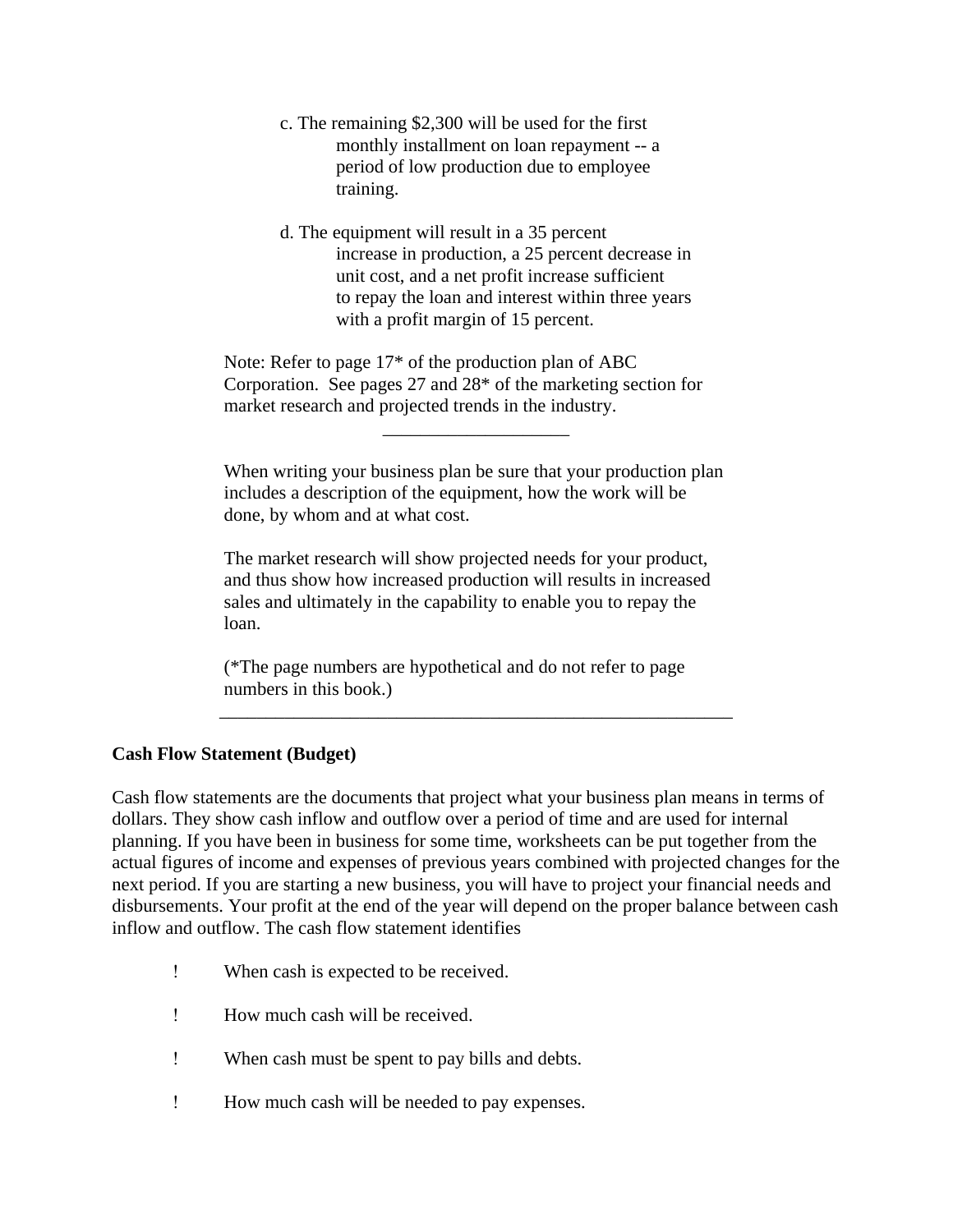It also allows the manager to identify the source of necessary cash, i.e., will it come from sales and services rendered or must it be borrowed? Be sure that your projections take into account receivables and how long it will take your customer to pay. The cash flow statement deals only with actual cash transactions and not with depreciation and amortization of goodwill or other noncash expense items.

A cash flow statement can be prepared for any period of time. It is recommended that you match the fiscal year of your business. It should be prepared on a monthly basis for the next year and revised not less than quarterly to reflect actual performance in the preceding three months of operations.

In preparing your cash flow statement, it might be useful to compile several individual budgets. They could be as follows:

- 1. Cost of sales budget.
- 2. Fixed expenses budget.
- 3. Variable expenses budget.

Two worksheets can be used in developing a cash flow statement:

 *Sources of cash worksheet* -- Contains all the financing sources for the business.

 *Cash to be paid out worksheet* -- Identifies how much cash is expected to be spent to pay expenses and obligations.

*Note*: Projections in the two worksheets must be made for the same time period (monthly, quarterly or annually).

 $\overline{\phantom{a}}$  ,  $\overline{\phantom{a}}$  ,  $\overline{\phantom{a}}$  ,  $\overline{\phantom{a}}$  ,  $\overline{\phantom{a}}$  ,  $\overline{\phantom{a}}$  ,  $\overline{\phantom{a}}$  ,  $\overline{\phantom{a}}$  ,  $\overline{\phantom{a}}$  ,  $\overline{\phantom{a}}$  ,  $\overline{\phantom{a}}$  ,  $\overline{\phantom{a}}$  ,  $\overline{\phantom{a}}$  ,  $\overline{\phantom{a}}$  ,  $\overline{\phantom{a}}$  ,  $\overline{\phantom{a}}$ 

Once you have completed the two worksheets, you are ready to transfer the information into your cash flow statement. You will need to think your way through each month, projecting what amount from each category of the worksheets will be appropriate to what month. For example, if your total sales amount to \$100,000, you will have to project the individual amounts that will probably occur in each month.

### **SOURCES OF CASH WORKSHEET**

(Cash Flowing Into Your Business)

 $\cosh$  on Hand  $\cosh$ 

| Sales-Revenues                |  |
|-------------------------------|--|
| <b>Sales</b>                  |  |
| Service Income                |  |
| Deposits on sales or services |  |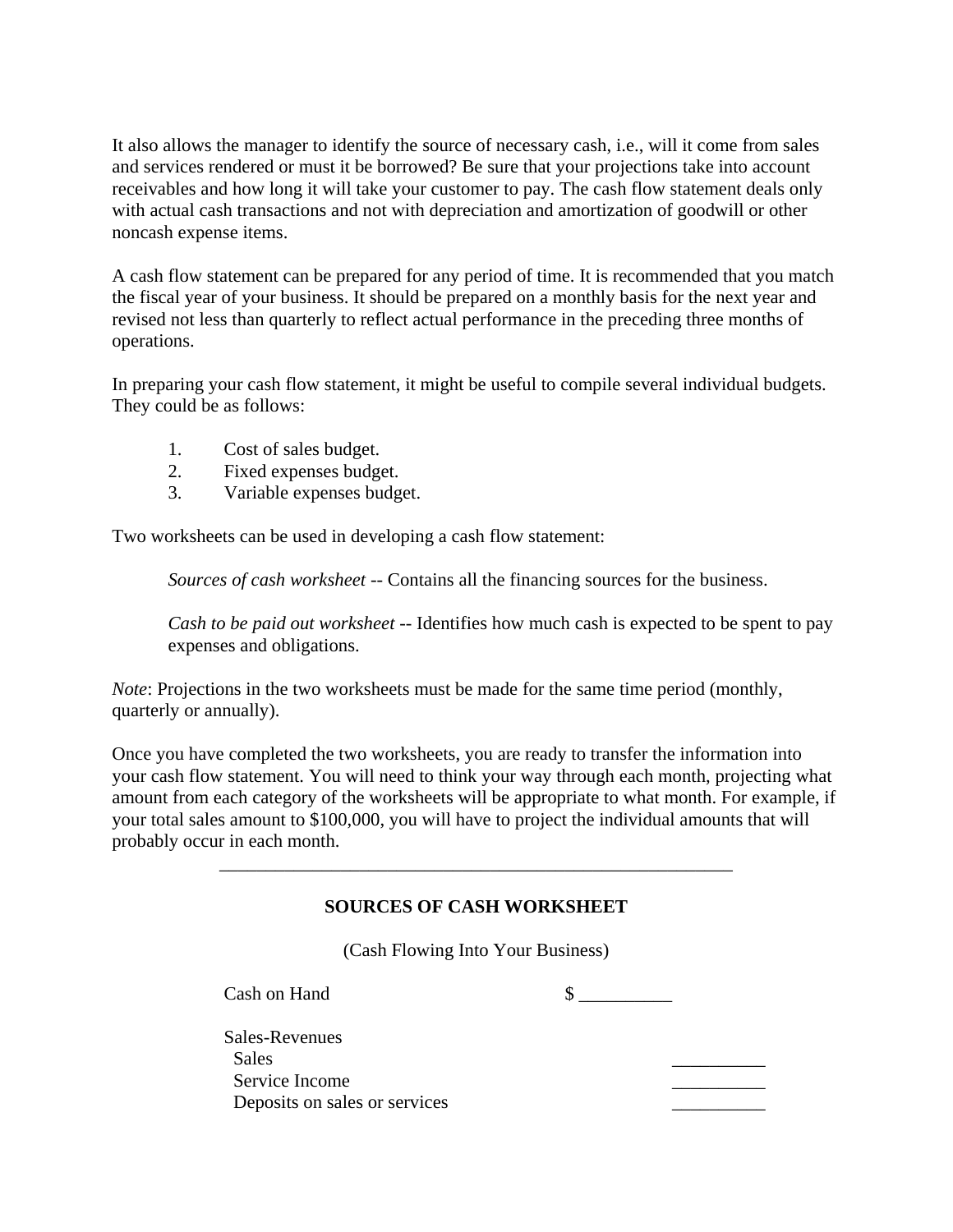| Collections on accounts receivable                         |  |
|------------------------------------------------------------|--|
| Miscellaneous income                                       |  |
| Interest income                                            |  |
| Sale of long-term assets                                   |  |
| Liabilities                                                |  |
| Loans (banks, finance companies, SBA, etc) _______         |  |
| Equity                                                     |  |
| Owner investments (sole proprietor or partnership) _______ |  |
| Contributed capital (corporation)                          |  |
| Venture capital                                            |  |
| <b>Total Cash Available</b>                                |  |

# **CASH TO BE PAID OUT WORKSHEET**

(Cash Flowing Out of Your Business)

\_\_\_\_\_\_\_\_\_\_\_\_\_\_\_\_\_\_\_ \_\_\_\_\_\_\_\_\_\_\_

\_\_\_\_\_\_\_\_\_\_\_\_\_\_\_\_\_\_\_ \_\_\_\_\_\_\_\_\_\_\_

Start-up costs

 Business license (annual expense) \_\_\_\_\_\_\_\_\_\_\_ DBA filing fee (one time cost) Other start-up costs

\_\_\_\_\_\_\_\_\_\_\_\_\_\_\_\_\_\_\_ \_\_\_\_\_\_\_\_\_\_\_

 Inventory purchases Cash out for items for resale or services Variable expenses (controllable)

| Advertising               |  |
|---------------------------|--|
| Freight                   |  |
| Packaging costs           |  |
| Parts and supplies        |  |
| Sales salaries            |  |
| Misc. direct expenses     |  |
| Total direct expenses     |  |
| Fixed expenses (overhead) |  |
| Insurance                 |  |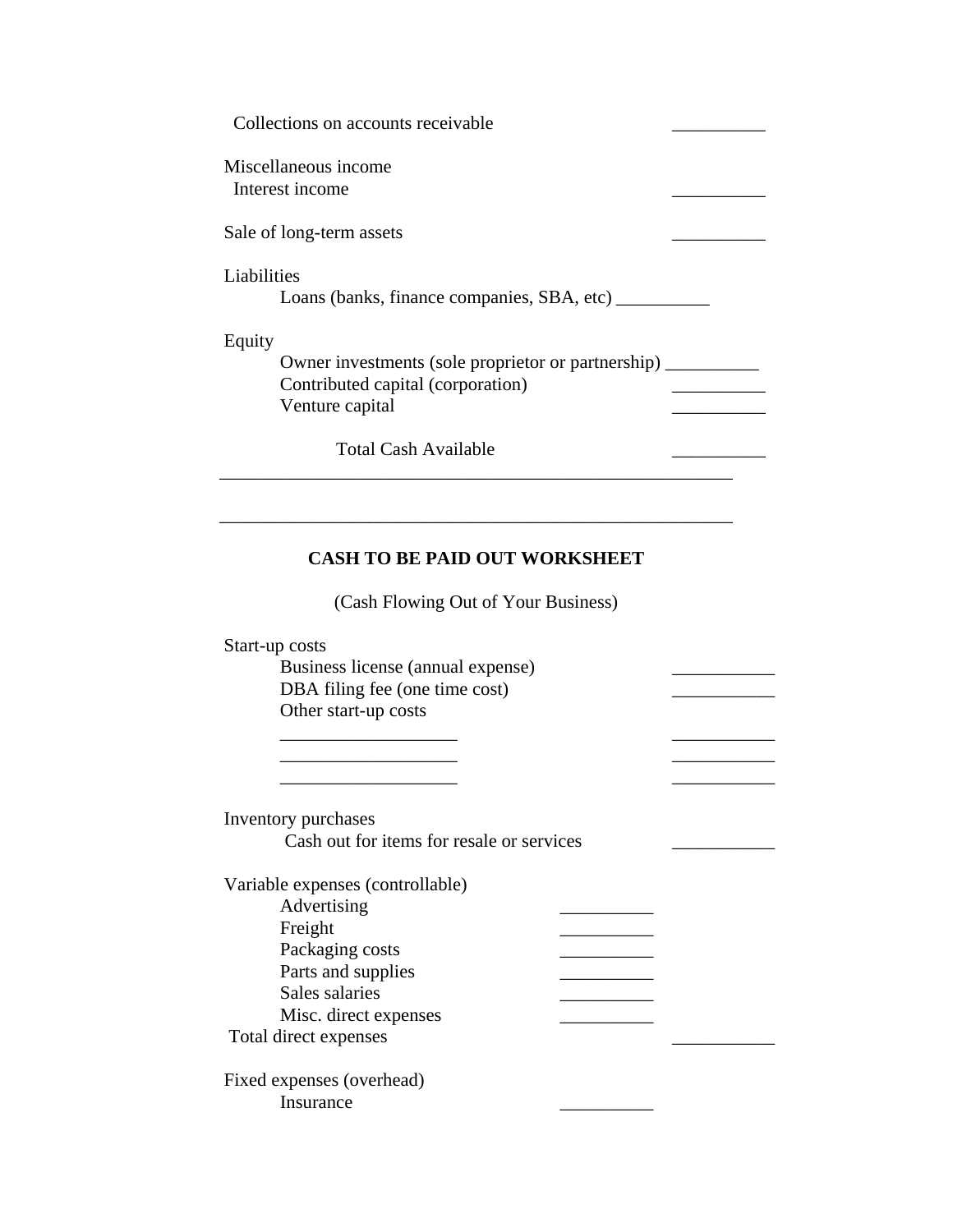| Licenses & permits<br>Office salaries<br>Rent expense<br><b>Utilities</b><br>Misc. indirect expenses |  |
|------------------------------------------------------------------------------------------------------|--|
| Total indirect expenses                                                                              |  |
| Assets (long-term purchases)<br>Cash to be paid in current period                                    |  |
| Owner equity<br>Cash to be withdrawn by owner                                                        |  |
| Total cash to be paid out                                                                            |  |

Completing Your Cash Flow Statement

The vertical columns of a cash flow statement represent the twelve months, preceded by a total column. Horizontal rows on the statement contain figures for the sources of cash and cash to be paid out copied from the two previous worksheets and from individual budgets.

The figures are projected for each month, reflecting the flow of cash in and out of your business for a one-year period. Begin with the first month of the business cycle and proceed as follows:

- 1. Project the beginning cash balance. Enter under the first month of the business cycle.
- 2. Project the cash receipts for the first month.
- 3. Add beginning cash balance and cash receipts to determine total cash available.
- 4. Project the direct, indirect and interest expenses for the first month.
- 5. Project monies due on taxes, long-term assets and loan repayments. Also project any amounts to be drawn by owners.
- 6. Total all expenses and draws. This is total cash paid out.
- 7. Subtract total cash paid out from total cash available. Enter the result under cash balance/deficiency. If the result is negative, be sure to bracket this figure.
- 8. Project loans to be received and equity deposits to be made. Add to cash balance/ deficiency to get ending cash balance.
- 9. Carry forward the ending cash balance for January as February's beginning cash balance.
- 10. Repeat the process through the last month of the business cycle.

To complete the total column, proceed as follows:

- 1. Enter the beginning cash balance for the first month in the first space of the total column.
- 2. Add the monthly figures for each category horizontally and enter the result in the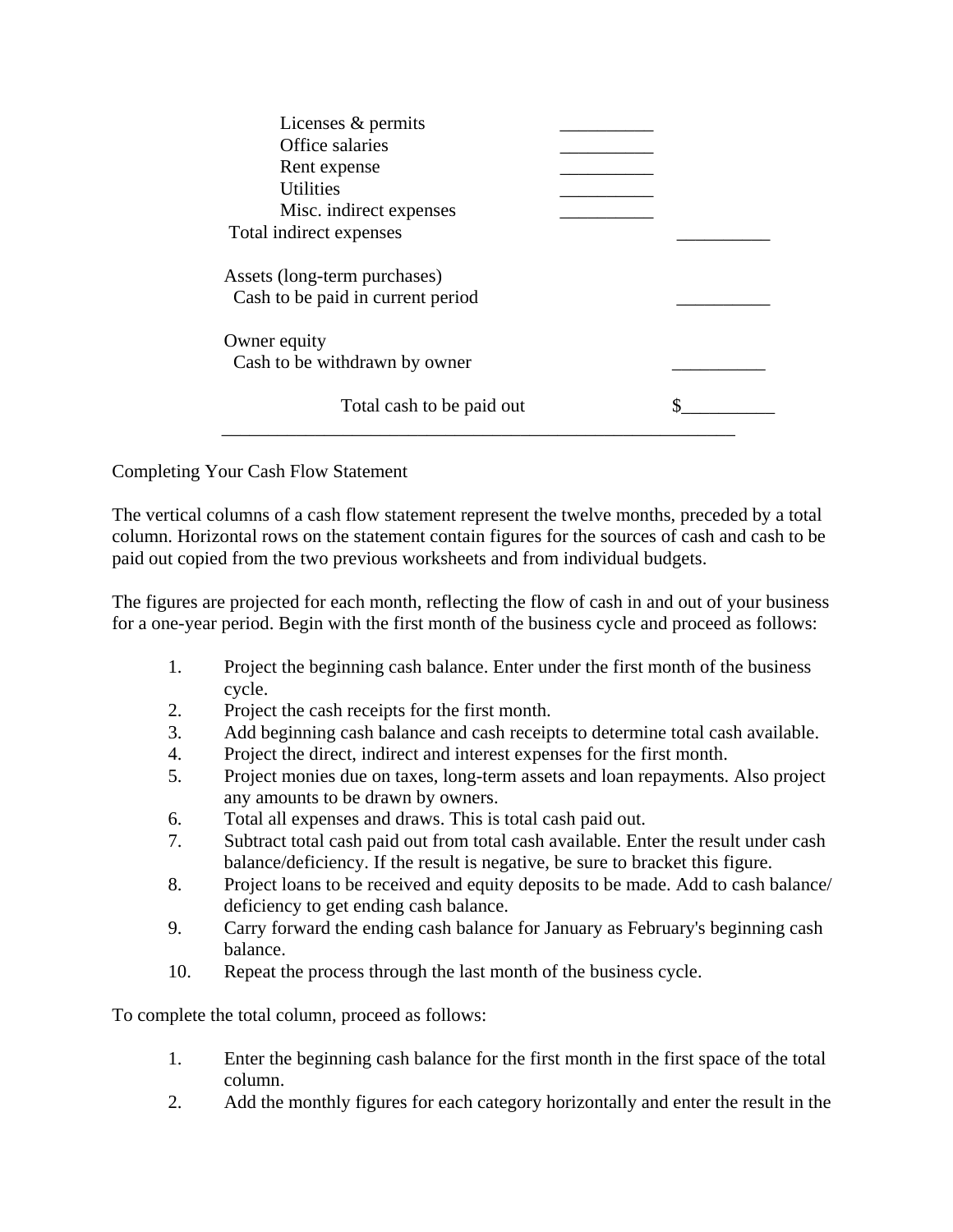corresponding total category.

 3. Compute the total column in the same manner as each of the individual months. If you have been accurate in your computations, the December ending cash balance will be exactly the same as the total ending cash balance.

*Note*: If your business is new, you will have to base your projections solely on market research and industry trends. If you have an established business, you will also use your financial statements from the previous tax years.

A *quarterly budget analysis* should be used as a record to compare your cash flow statement (or budget) with your business's actual performance. Its purpose is to let you know whether or not you are operating within your projections and to help you maintain control of all phases of your business operations. If your analysis shows that you have gone over budget in some areas you will have to compensate by adjusting your cash flow statement with future cuts in those or other areas. If properly used, a cash flow statement can prove to be an invaluable tool to help you reach your financial goals.

Your cash flow statement can be compiled on a month-by-month basis and then compared with actual monthly performance. The SBA's Form 1100 (4-82) is very useful in this regard; for a free copy, contact your local SBA office. Prepared in this manner, your statement can provide an annual projection for your next fiscal year.

# **Three-year Income Projection**

The *three-year income projection* is a pro forma income statement (profit and loss statement for more information, see Income Statement, page 18). The difference is that the three-year projection only includes income and deductible expenses while the cash flow statement includes all sources of cash and cash to be paid out.

There are various opinions as to what period of time should be covered in estimating income and expenses, i.e., whether it should be on an annual or monthly basis. If this income projection is for the purpose of obtaining a loan, talk to the lender about his or her specific requirements. If the projections are for your own use, a three-year projection is suggested with annual rather than monthly projections.

### Sources of Information

Information for a three-year income projection can be found in your cash flow statement, sales forecast and individual budgets, and your business and marketing analyses if you are new in business. Again, if you are an established business, you will also be able to use past financial statements to help determine future projections for your business. Be sure to take into account fluctuations anticipated in costs, efficiency of operation, changes in the market and any other factors. Increases and decreases in income and expenses are only realistic. These changes should be reflected in any projections. Remember, too, that industry trends can cause decreases in both income and expenses. An example of this might be the computer industry, where competition has increased greatly and standardization of components has caused a decrease in both the cost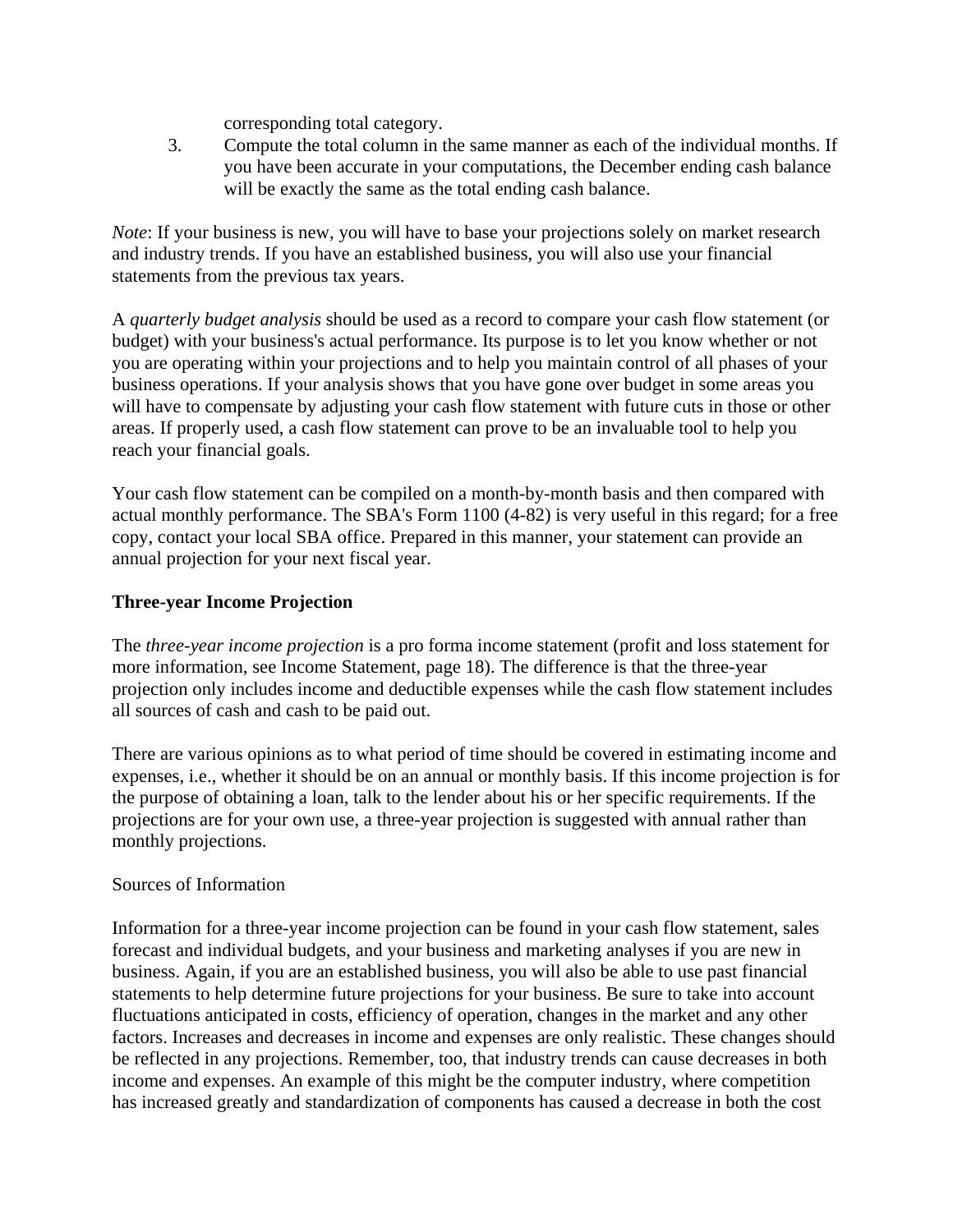and the sales price of certain items.

### **Break-even Analysis**

The break-even point is the point at which a company's expenses exactly match its sales or service volume. It is the point at which the business will neither make a profit nor incur a loss. The break-even point can be calculated in either mathematical or graph form. It can be expressed in total dollars or revenue exactly offset by total expenses or in total units of production (cost of which equals exactly the income derived by sales).

To apply a break-even analysis to a business operation, two types of expenses must first be projected: fixed costs and variable costs. Fixed costs do not vary with sales or output. Variable costs vary in direct proportion to the output. The greater the volume of sales, the higher the cost. For purposes of the break-even analysis, make sure to include cost of sales in your variable costs figure.

Sources of Information for a Break-even Analysis

All of your figures can be derived from your three-year projection. In fact, by now you should be able to see that each financial document in your business plan builds on the ones done previously. It should be a simple matter to retrieve the figures to plug into the following formula.

Mathematically

An example of calculating the break-even point using a mathematical formula is shown below.

Formula:

 $B-E$  point sales (at break-even point) = fixed costs  $+$  [1 - variable costs expressed as % of total sales]

### Terms used:

 B-E point sales = volume of sales at break-even point Fixed costs = fixed expenses, depreciation, interest Variable  $costs = cost$  of sales and variable expenses Sales revenues = income from sales of goods/services over a specified period

```
 Values used:
```
B-E point sales  $(S) = ?$ Fixed costs  $= $25,000$ Variable costs  $= $45,000$ Sales revenues  $= $90,000$ 

Computation:

 \_\_\_\_\_\_\_\_\$25,000\_\_\_\_\_\_\_ S (at break-even point) =  $1-(\$45,000/90,000)$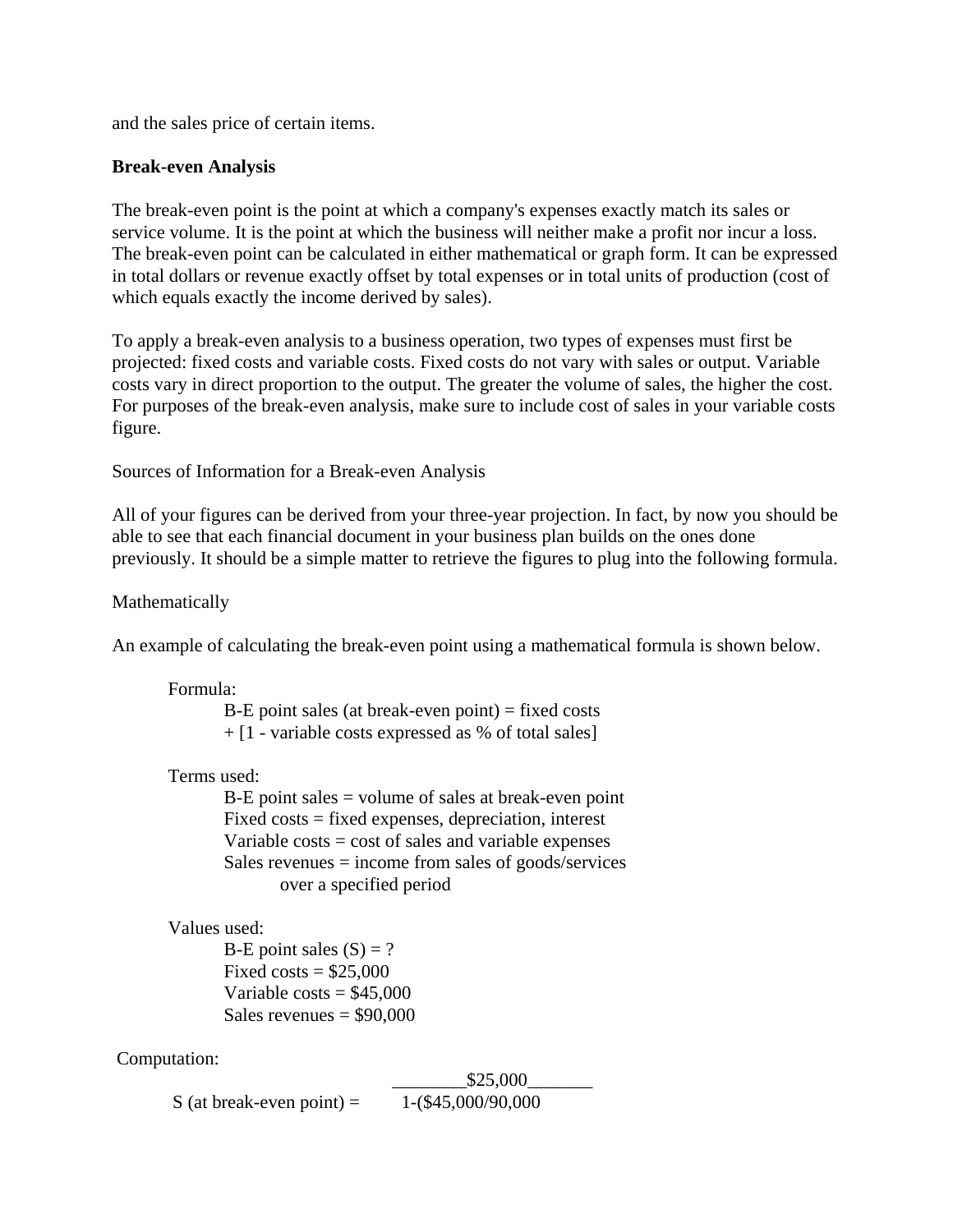$$
S = \frac{$25,000}{(1-0.50)}
$$
  
\n
$$
S = \frac{$25,000}{(.50)}
$$
  
\n
$$
.50S = $25,000
$$
  
\n
$$
S = $50,000 \text{ (break-even point in terms of revenue exactly offset by total expenses)}
$$

Graphically

A firm's sales at break-even point can be plotted as in the following break-even analysis graph.

Using the same figures as in the above formula, draw three lines in the graph: horizontal line at point representing fixed costs (25); total expenses (TC =  $FC + VC$ ) line from left end of fixed cost line sloping upward to point where total (fixed plus variable) costs on vertical scale (7) meet total sales revenues on the horizontal scale (9); total revenues (sales) line from zero through a point describing total revenues (sales) on both scales (9).

The point on the graph where the total expenses line intersects the total sales revenues line is the break-even point. This business estimates that it will break even when sales volume reaches \$50,000. The triangular area below that point represents company losses. The triangular area above and to the right of the point represents potential profit.

# **Actual Performance Statements**

Actual performance statements are those financial statements reflecting the activity of your business in the past. If you are a new business owner, you have no business history. Your financial section will end with the projected statements and a personal financial history. If you are an established business, you will include the following actual performance statements:

 Balance sheet Profit and loss (income) statement Business financial history or loan application

# Balance Sheet

The *balance sheet* is a financial statement, usually prepared at the close of an accounting period, that shows the financial position of the business as of a fixed date. It is a picture of your firm's financial condition at a particular moment. By regularly preparing this statement, you will be able to identify and analyze trends in the financial strength of your business and thus implement timely modifications.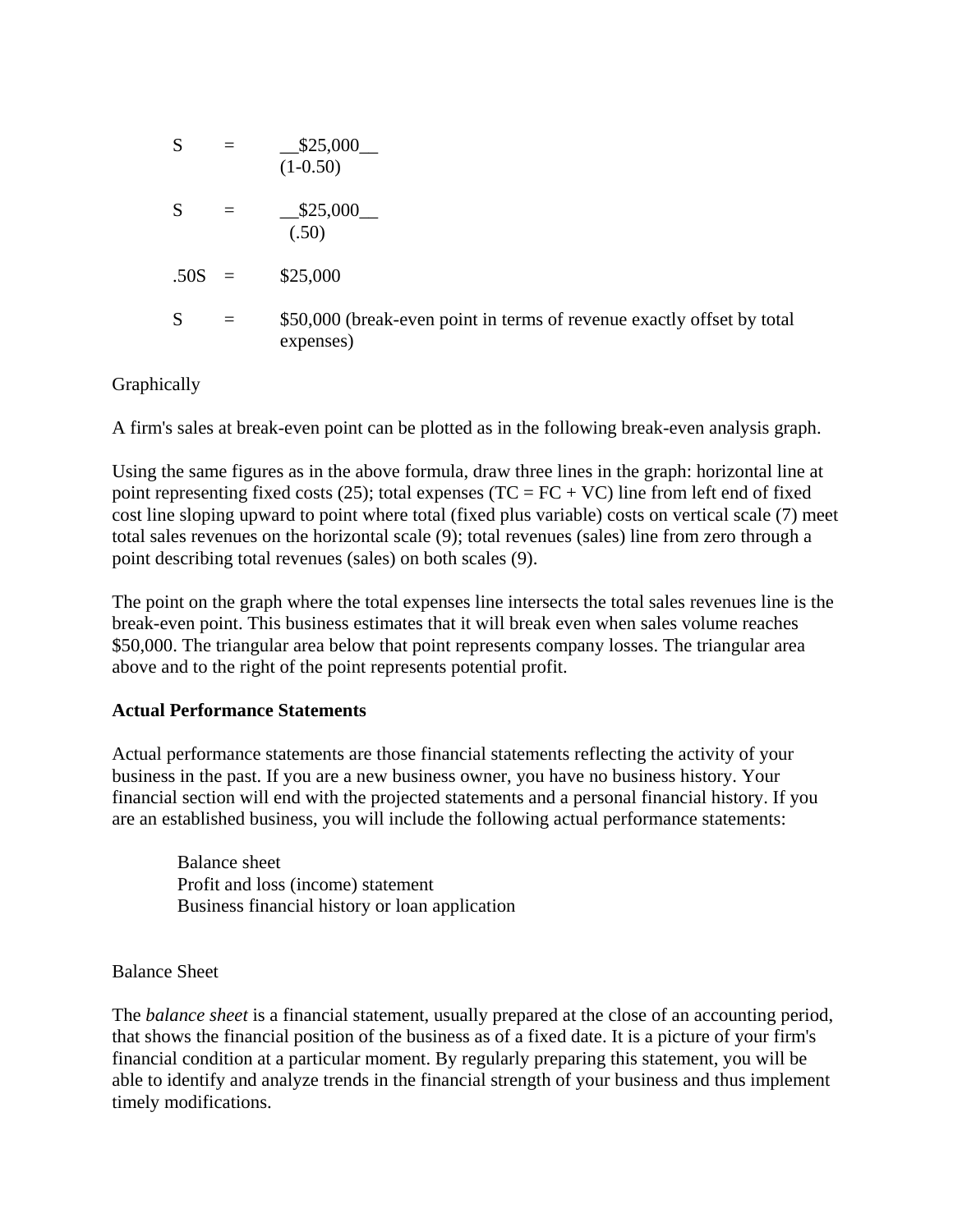### **Categories**

All balance sheets must contain three categories -- assets, liabilities and net worth -- that have been established by a system known as generally accepted accounting principles. The three are related in that at any given time a business's assets equal the total contributions by its creditors and owners.

 *Assets* = Anything your business owns that has monetary value.  *Liabilities* = Debts owed by the business to any of its creditors.  *Net worth (capital)* = An amount equal to the owner's equity.

The relationship between these terms is simply illustrated in the following accounting formula:

### **Assets = Liabilities + Net Worth**

Examined as such, it becomes apparent that if a business possesses more assets than it owes to creditors, its net worth will be a positive value. Conversely, if a business owes more money to creditors than it possesses in assets, the net worth will be a negative value.

#### Format

The balance sheet also must follow an accepted format. By so doing, anyone reading the balance sheet can readily interpret it.

All assets are divided under three headings:

 *Current assets* -- Assets that can be converted into cash within one year of the date on the balance sheet.

 *Long-term investments* -- Stocks, bonds and special savings accounts to be kept for at least one year.

 *Fixed assets* -- The resources a business owns and does not intend for resale (land, buildings, equipment, automobiles, etc.).

Liabilities are divided into current and long-term liabilities:

 *Current liabilities* -- Those obligations payable within one operating cycle.

 *Long-term liabilities* -- Outstanding balance less current portion due (e.g., mortgage, vehicle).

Net worth is documented according to the legal structure of the business:

 *Proprietorship or partnership* -- Each owner's original investment plus earnings after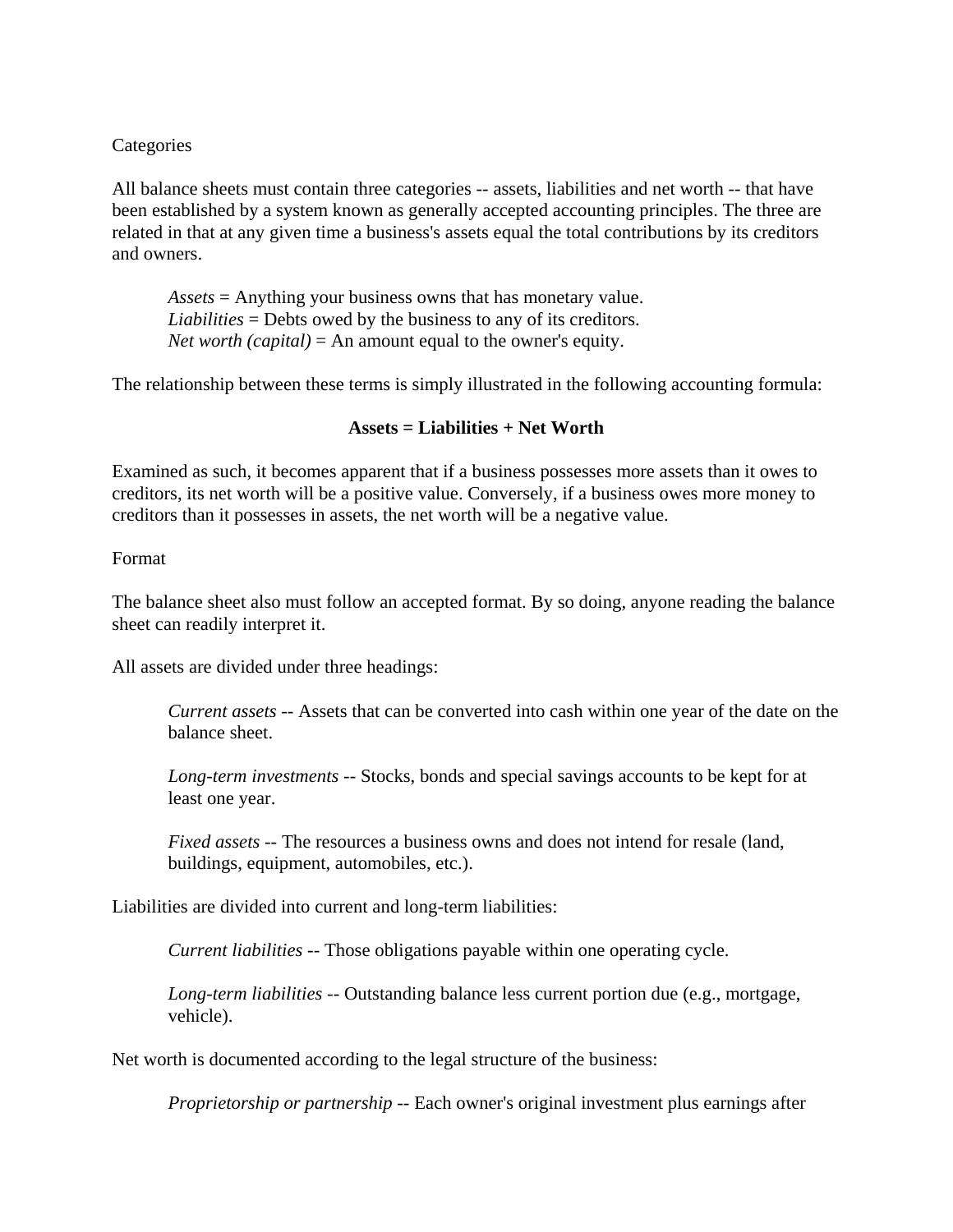withdrawals.

 *Corporation* -- The sum of contributions by owners or stockholders plus earnings retained after paying dividends.

 $\overline{\phantom{a}}$  ,  $\overline{\phantom{a}}$  ,  $\overline{\phantom{a}}$  ,  $\overline{\phantom{a}}$  ,  $\overline{\phantom{a}}$  ,  $\overline{\phantom{a}}$  ,  $\overline{\phantom{a}}$  ,  $\overline{\phantom{a}}$  ,  $\overline{\phantom{a}}$  ,  $\overline{\phantom{a}}$  ,  $\overline{\phantom{a}}$  ,  $\overline{\phantom{a}}$  ,  $\overline{\phantom{a}}$  ,  $\overline{\phantom{a}}$  ,  $\overline{\phantom{a}}$  ,  $\overline{\phantom{a}}$ 

|                                                   |                                 | <b>BALANCE SHEET</b>                                                                                                                                                                                        |
|---------------------------------------------------|---------------------------------|-------------------------------------------------------------------------------------------------------------------------------------------------------------------------------------------------------------|
|                                                   |                                 | <b>COMPANY NAME</b>                                                                                                                                                                                         |
|                                                   |                                 |                                                                                                                                                                                                             |
| Assets                                            |                                 | Liabilities                                                                                                                                                                                                 |
| <b>Current assets</b>                             |                                 | <b>Current Liabilities</b>                                                                                                                                                                                  |
| Cash                                              |                                 | <b>Accounts Payable</b>                                                                                                                                                                                     |
| Petty Cash                                        |                                 | Notes Payable                                                                                                                                                                                               |
| Accounts Receivable                               |                                 | <b>Interest Payable</b>                                                                                                                                                                                     |
| Inventory                                         |                                 | <b>Taxes Payable</b><br>Fed. income tax                                                                                                                                                                     |
| Short-term Invest-<br>ments                       |                                 | State income tax<br>___________<br>Self-employment                                                                                                                                                          |
| Prepaid expenses                                  |                                 | Sales tax (SBE)<br><u> 1999 - Johann Barnett, fransk politiker</u><br>Property tax<br><u> 1990 - Johann Barn, mars and de Branch Barn, mars and de Branch Barn, mars and de Branch Barn, mars and de Br</u> |
| Long-term invest-<br>ments<br><b>Fixed assets</b> | <u> Louis Communication</u>     | Payroll accrual<br>Long-term liabil-<br>bilities                                                                                                                                                            |
| Land                                              | <u> The Common State Common</u> | Notes payable                                                                                                                                                                                               |
| <b>Buildings</b>                                  |                                 |                                                                                                                                                                                                             |
| Improvements                                      |                                 | <b>Total liabilities</b>                                                                                                                                                                                    |
| Equipment                                         |                                 | Net worth (owner equity)                                                                                                                                                                                    |
| Furniture                                         |                                 | Proprietorship<br>or Partnership                                                                                                                                                                            |
| Automobiles/<br>vehicles                          |                                 | (name's) equity<br>(name's) equity<br><b>or</b>                                                                                                                                                             |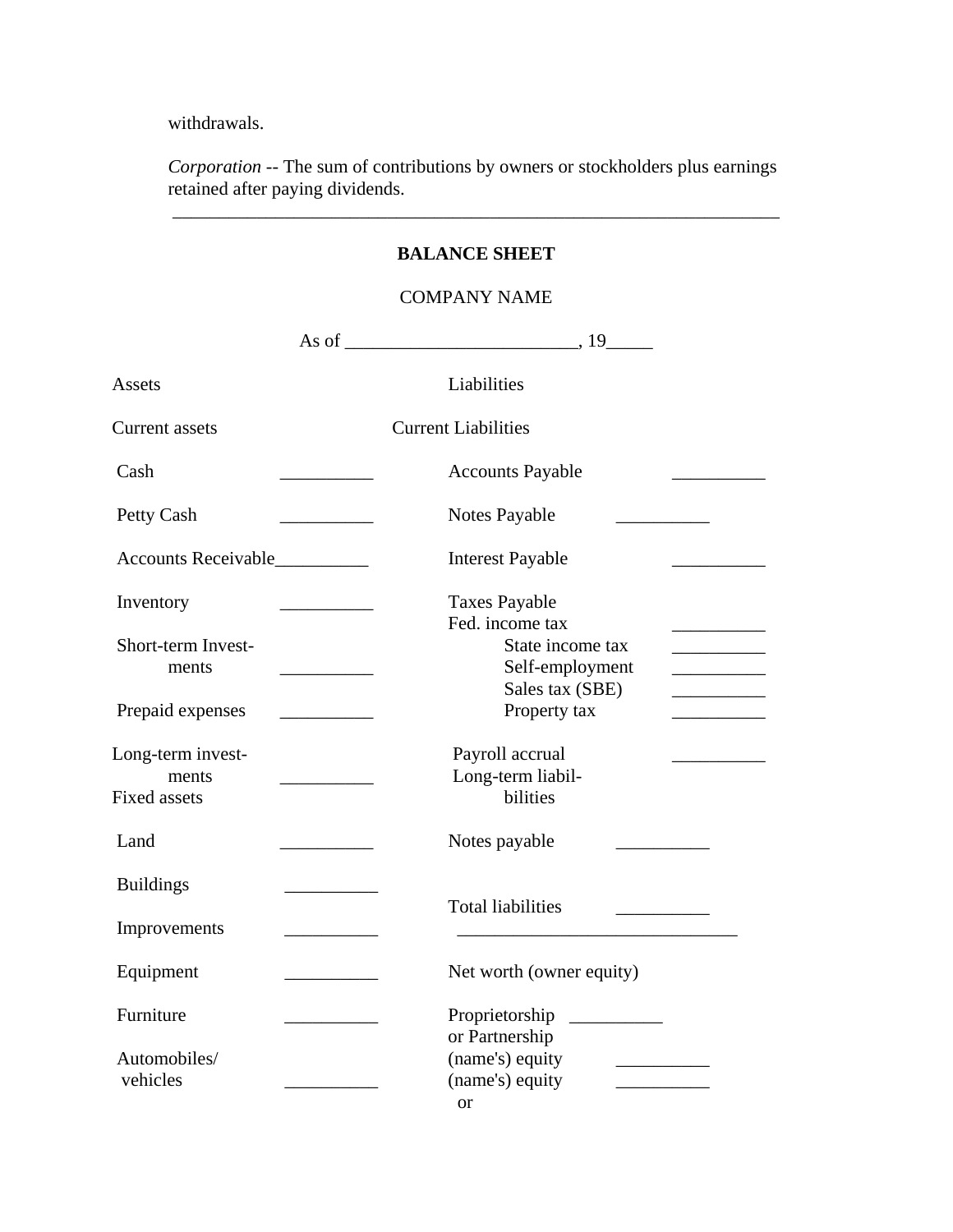| Other assets | Corporation                                     |  |
|--------------|-------------------------------------------------|--|
|              | Surplus paid in<br>Retained earnings            |  |
|              |                                                 |  |
| 3.           | Total net worth                                 |  |
| Total assets | <b>Total liabilities</b><br>and net worth _____ |  |
|              |                                                 |  |

*(Total assets will always equal total liabilities and total net worth)*

\_\_\_\_\_\_\_\_\_\_\_\_\_\_\_\_\_\_\_\_\_\_\_\_\_\_\_\_\_\_\_\_\_\_\_\_\_\_\_\_\_\_\_\_\_\_\_\_\_\_\_\_\_\_\_\_\_\_\_\_\_\_\_\_\_

### Income Statement

The income (profit and loss) statement shows your business financial activity over a period of time, usually your tax year. In contrast to the balance sheet, which shows a picture of your business at a given moment, this statement can be likened to a moving picture, which shows what has happened in your business over a period of time. The income statement is an excellent tool for assessing your business. You will be able to pick out weaknesses in your operation and plan ways to run your business more effectively and thereby increase your profits. For example, you may find that some heavy advertising you did in March did not effectively increase your sales. In following years, you may decide to use your advertising funds more effectively by using them at a time of increased customer spending. Along the same vein, you might examine your income statement to see what months have the heaviest sales volume and plan your inventory accordingly. Comparison of the income statements from several years will give you an even better picture of the trends in your business. Do not underestimate the value of this particular tool when planning your tactics.

# Development

The income statement shows where your money has come from and where it was spent over a specific period of time. It should be prepared not only at the end of the fiscal year, but at the close of each business month. It is one of the two principal financial statements prepared from the ledgers and records of a business. All profit and loss statements contain income and expense account balances. The remaining asset, liability and capital information provides the figures for the balance sheet.

At the end of each month, the accounts in the general ledger are balanced and closed. Balances from the revenue accounts and the expense accounts must be transferred to your profit and loss statement.

Format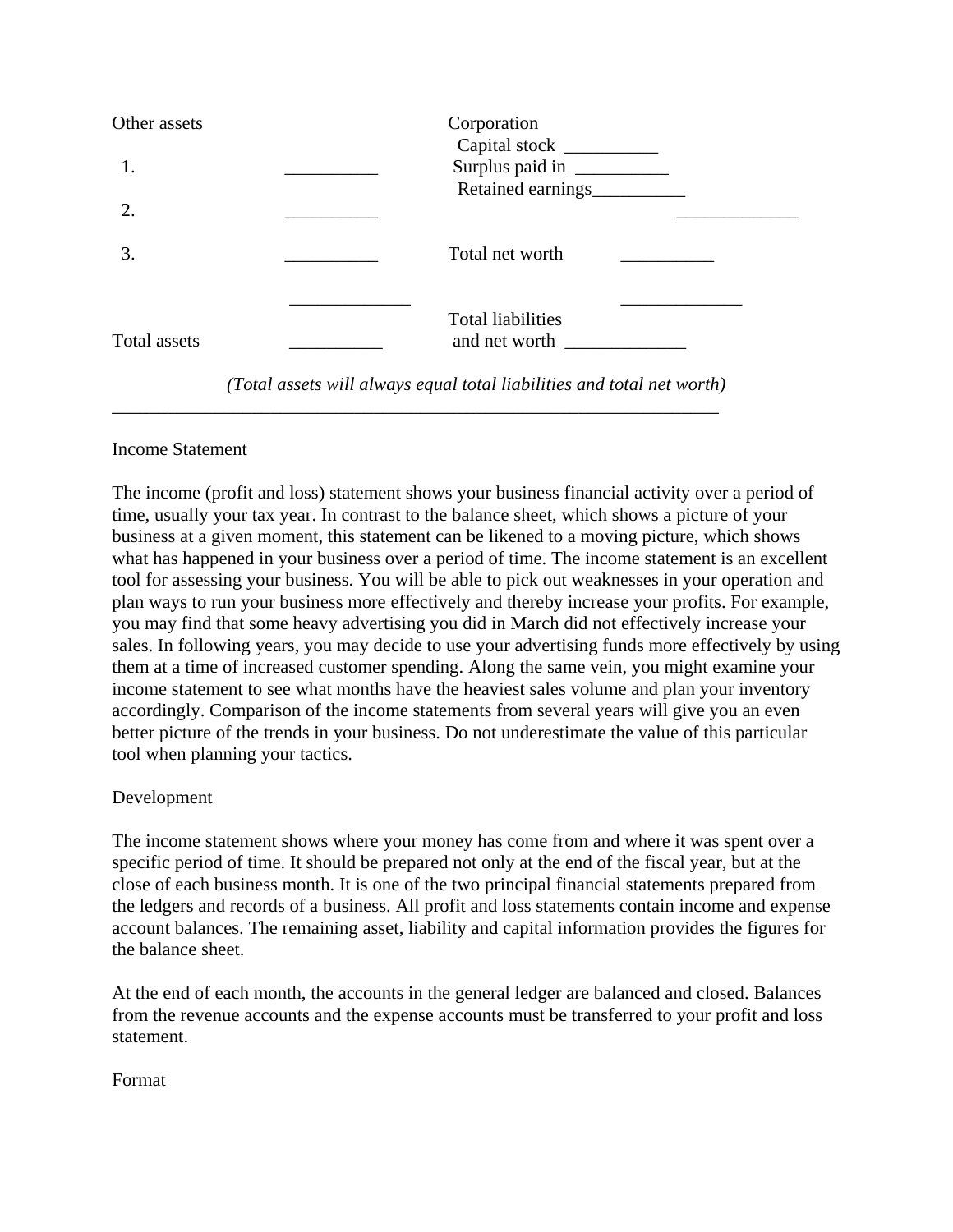A profit and loss statement must also follow an accepted format and contain the following categories:

Income

 Net sales (gross sales returns and allowances). Cost of goods sold (see IRS Form 1040, Schedule C for computation). Gross profit (net sales cost of goods sold).

Expenses

 Selling expenses (direct, controllable, variable). Administrative expenses (indirect, fixed, office overhead).

Total expenses

Income from operations (gross profit total expenses) Other income (interest income) Other expenses (interest expense)

Net profit (loss) before income taxes Income taxes (federal, state, self-employment) Net profit (loss) after income taxes

Two sample income statements are shown for your use. The first is divided into 12 months. Fill it in monthly after balancing your ledgers. At the end of the year, this form will provide an accurate picture of your financial activity. The second form can be used for your monthly and annual profit and loss statements. \_\_\_\_\_\_\_\_\_\_\_\_\_\_\_\_\_\_\_\_\_\_\_\_\_\_\_\_\_\_\_\_\_\_\_\_\_\_\_\_\_\_\_\_\_\_\_\_\_\_\_\_\_\_\_

#### **INCOME STATEMENT**

| (Also known as Profit and Loss Statement)                                                                                                                                      |                                       |
|--------------------------------------------------------------------------------------------------------------------------------------------------------------------------------|---------------------------------------|
| For the year                                                                                                                                                                   | J F M A M J J A S O N D               |
| INCOME                                                                                                                                                                         |                                       |
| 1. Net Sales<br>2. Cost of Sales<br>3. Gross profit (1 minus 2)                                                                                                                |                                       |
| <b>EXPENSES</b>                                                                                                                                                                |                                       |
| 1. Variable exp. (controllable)<br>a. Advertising<br>b. Freight<br>c. Packaging costs<br>d. Parts & supplies<br>e. Sales salaries<br>f. Misc. direct expenses<br>g. Legal fees | <u> 2020 - 2020 - 2020</u><br>$    -$ |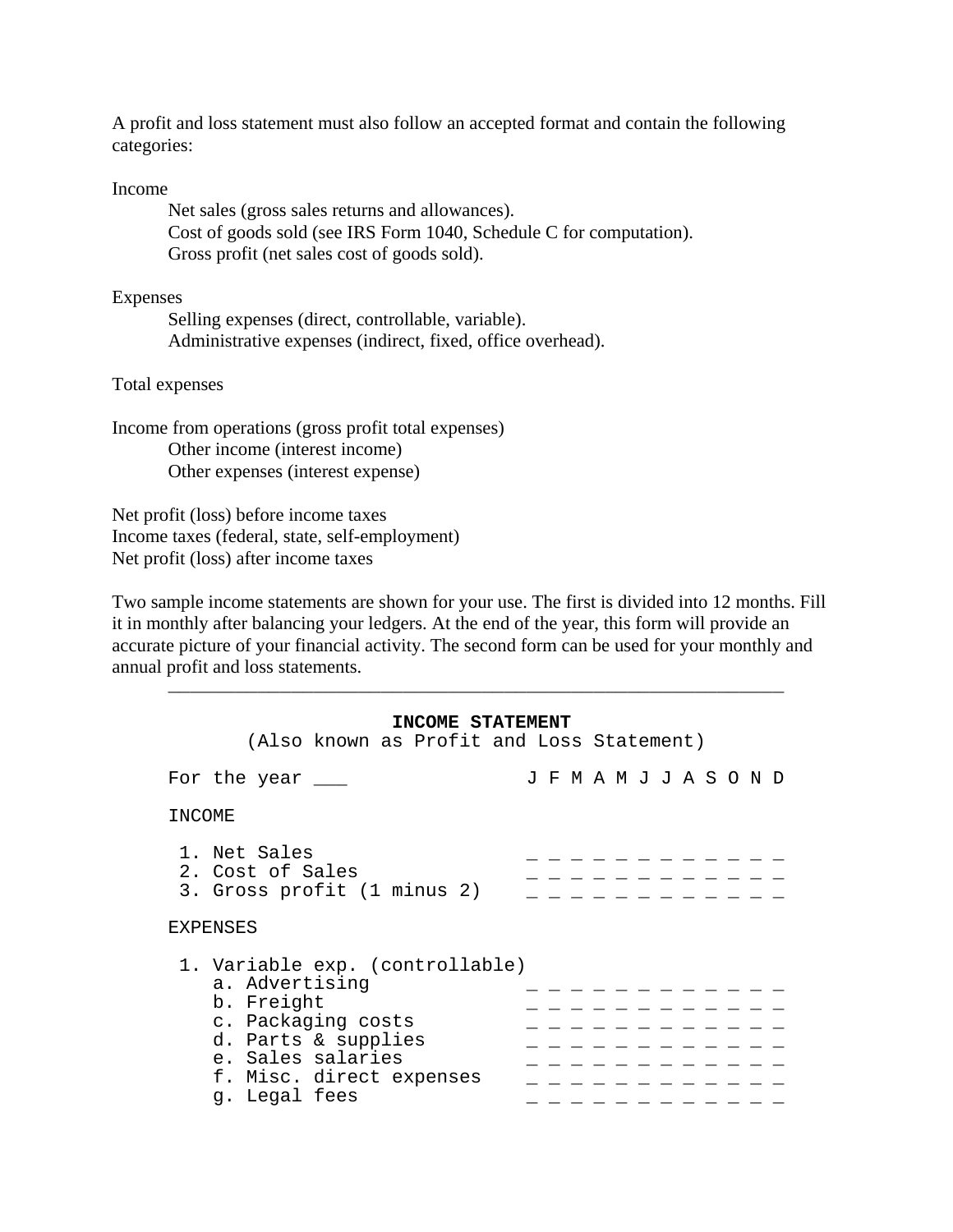| _ _ _ _ _ _ _ _ _ _ _<br>_ _ _ _ _ _ _ _ _ _ _<br>. <u>.</u> .<br>- - - - - - - - - -<br>f. Misc. indirect expenses |
|---------------------------------------------------------------------------------------------------------------------|
|                                                                                                                     |
|                                                                                                                     |
|                                                                                                                     |
|                                                                                                                     |
|                                                                                                                     |
|                                                                                                                     |
|                                                                                                                     |
|                                                                                                                     |
| (gross sales minus expenses)                                                                                        |
|                                                                                                                     |
|                                                                                                                     |
|                                                                                                                     |
|                                                                                                                     |
|                                                                                                                     |
|                                                                                                                     |

#### **INCOME STATEMENT**

 $\overline{\phantom{a}}$  ,  $\overline{\phantom{a}}$  ,  $\overline{\phantom{a}}$  ,  $\overline{\phantom{a}}$  ,  $\overline{\phantom{a}}$  ,  $\overline{\phantom{a}}$  ,  $\overline{\phantom{a}}$  ,  $\overline{\phantom{a}}$  ,  $\overline{\phantom{a}}$  ,  $\overline{\phantom{a}}$  ,  $\overline{\phantom{a}}$  ,  $\overline{\phantom{a}}$  ,  $\overline{\phantom{a}}$  ,  $\overline{\phantom{a}}$  ,  $\overline{\phantom{a}}$  ,  $\overline{\phantom{a}}$ 

| For the period beginning __________ and ending _                                                                                                                                            |  |
|---------------------------------------------------------------------------------------------------------------------------------------------------------------------------------------------|--|
| Income<br>1. Net sales (gross--<br>returns @ allowance)                                                                                                                                     |  |
| 2. Cost of Sales<br>a. Inventory (Jan. 1)<br>b. Purchases<br>c. Cost of goods available<br>for sale $[(a)+(b)]$<br>d. Deduct inventory (Dec.31)                                             |  |
| 3. Gross profit on sales                                                                                                                                                                    |  |
| Expenses<br>1. Variable expenses (control-<br>lable)(selling)<br>a. Advertising<br>b. Freight<br>c. Packaging costs<br>d. Parts & supplies<br>e. Sales salaries<br>f. Misc. direct expenses |  |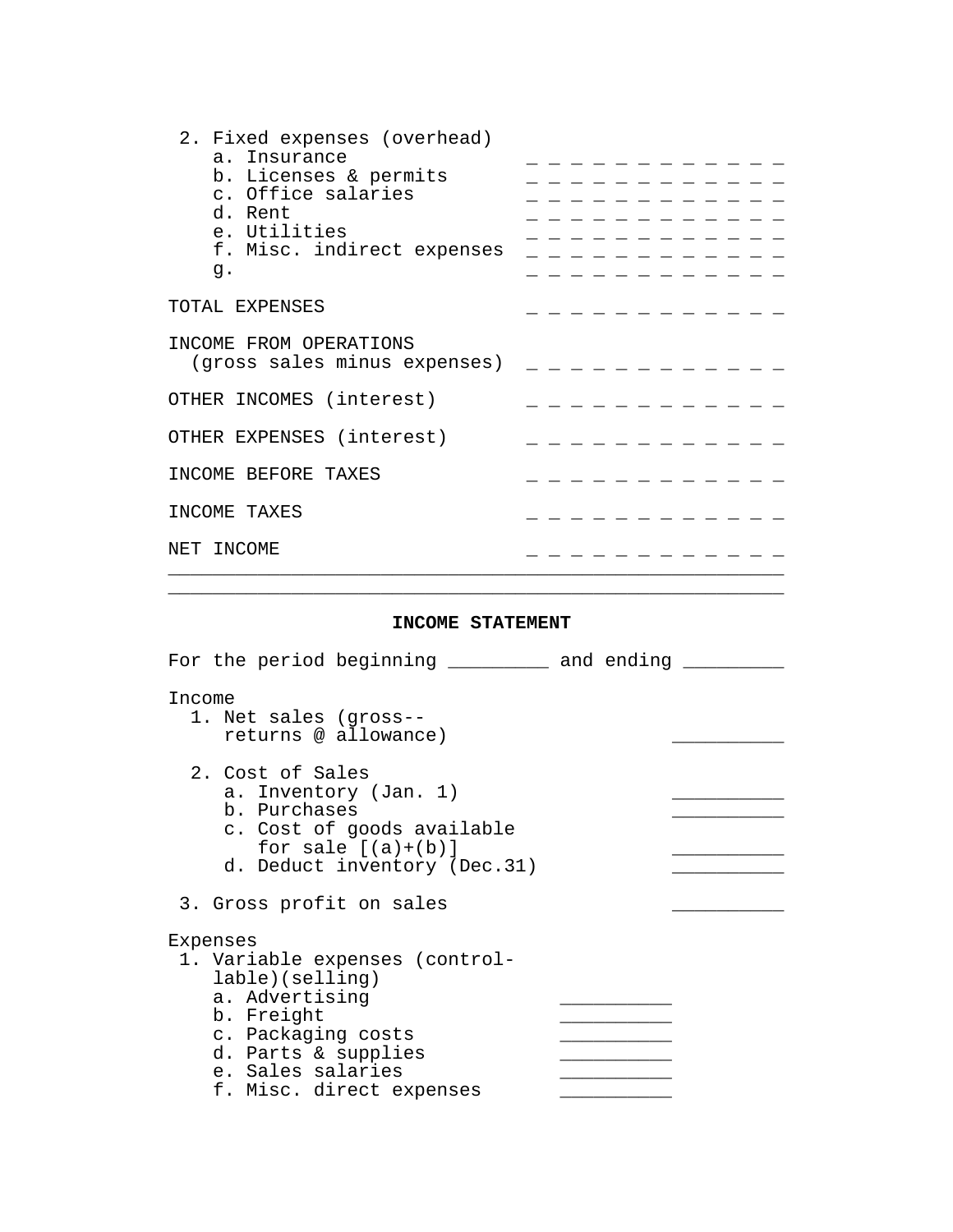| 2. Fixed expenses (overhead)<br>(administrative)<br>a. Insurance<br>b. Licenses & permits<br>c. Office salaries<br>d. Rent expense<br>e. Utilities<br>f. Misc. indirect expenses |  |
|----------------------------------------------------------------------------------------------------------------------------------------------------------------------------------|--|
| Total expenses                                                                                                                                                                   |  |
| Income from operations (gross<br>profit less expenses)                                                                                                                           |  |
| Other income<br>1. Interest income                                                                                                                                               |  |
| Other expenses<br>1. Interest expenses                                                                                                                                           |  |
| Net profit (loss) before taxes                                                                                                                                                   |  |
| Income taxes                                                                                                                                                                     |  |
| Net profit (loss) after income taxes                                                                                                                                             |  |

Business Financial History

The financial history is the last of the financial statements required in your business plan. It is a summary of financial information about your company from its start to the present.

If you are a new business, you will have only projections for your business. If you are applying for a loan, the lender will require a personal balance sheet. This will be of benefit in that it will show the lender the manner in which you have conducted your personal business and be an indication as to the probability of succeeding in your new business.

If you are using your business plan to apply for a loan, your business financial history and the loan application are the same. This document should be completed last, but placed first in the financial section of your plan. When you indicate that you are interested in obtaining a business loan, the institution considering the loan will supply you with an application. The format may vary slightly. When you receive your loan application, be sure to review it and think about how you are going to answer each item. Answer all questions and, by all means, be certain that your information is accurate and that it can be verified if the need should arise.

Information Needed and Sources

As you complete your business financial history or loan application, it should become immediately evident why this is the last financial document to be completed. All of the information needed will have been compiled in earlier parts of your plan and in the completed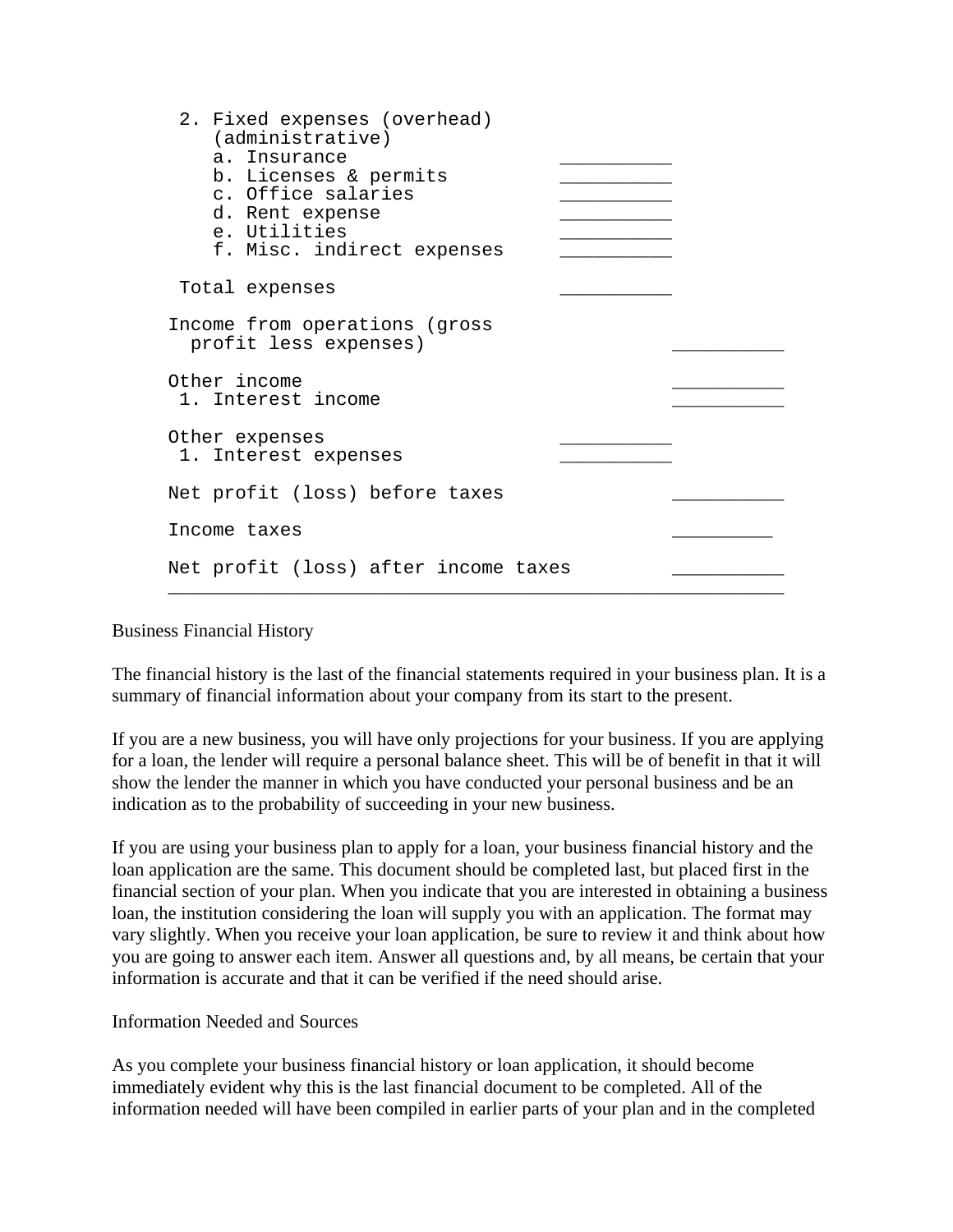financials. To help you with your financial history, the following is a list of information usually included and the source you will refer to for that information:

*Assets, liabilities and net worth* -- You should be able to recognize these three as balance sheet terms. Go back to your balance sheet and bring these figures forward.

*Contingent liabilities* -- These are debts you may come to owe in the future (e.g., default on cosigned note or settlement of a pending lawsuit).

*Inventory details* -- Information about inventory is derived from your inventory record. Also, the business section should have a summary of your current policies and methods of evaluation.

*Income statement* -- This is revenue and expense information. Depending on the period of time to be covered, you will transfer the information from your most recent annual profit and loss statement or from a compilation of several if required by the lender.

*Real estate holdings, stocks and bonds* -- Refer back to the business portion of your plan. You may also have to go through your investment records for more comprehensive information.

*Sole proprietorship, partnership or corporation information* -- There are generally three separate schedules on the financial history one for each form of legal structure. You will be required to fill out the one that is appropriate to yours. In the business section, you will have covered two areas that will serve as the source of this information -- legal structure and management. Your supporting documents may also contain some of the information that you will need.

*Audit information* -- Refer back to your business section under record keeping. You may also be asked questions about other prospective lenders, whether you are seeking credit, who audits your books and when they were last audited.

*Insurance coverage* -- You will be asked to provide detailed information on the amounts of different types of coverage (i.e., merchandise, equipment, public liability, earthquake, automobile, etc.). Your business section contains coverage information that can be brought forth to the financial history.

# **Summary**

The financial documents covered in this section will probably be sufficient for both your own use and that of potential lenders. Some lenders may not require all documents and other lenders may require additional documents. The important thing to note in compiling any financial statements is that the information must be correct and that you must have records to support your figures.

Remember, you can use the information in your business plan not only to aid you in dealing with a lender, but also to assist you on an on-going basis. If you have done your homework, the financial documents you have prepared will be invaluable to you in the assessment of your operation and may very well be the determining factor in whether or not you succeed in your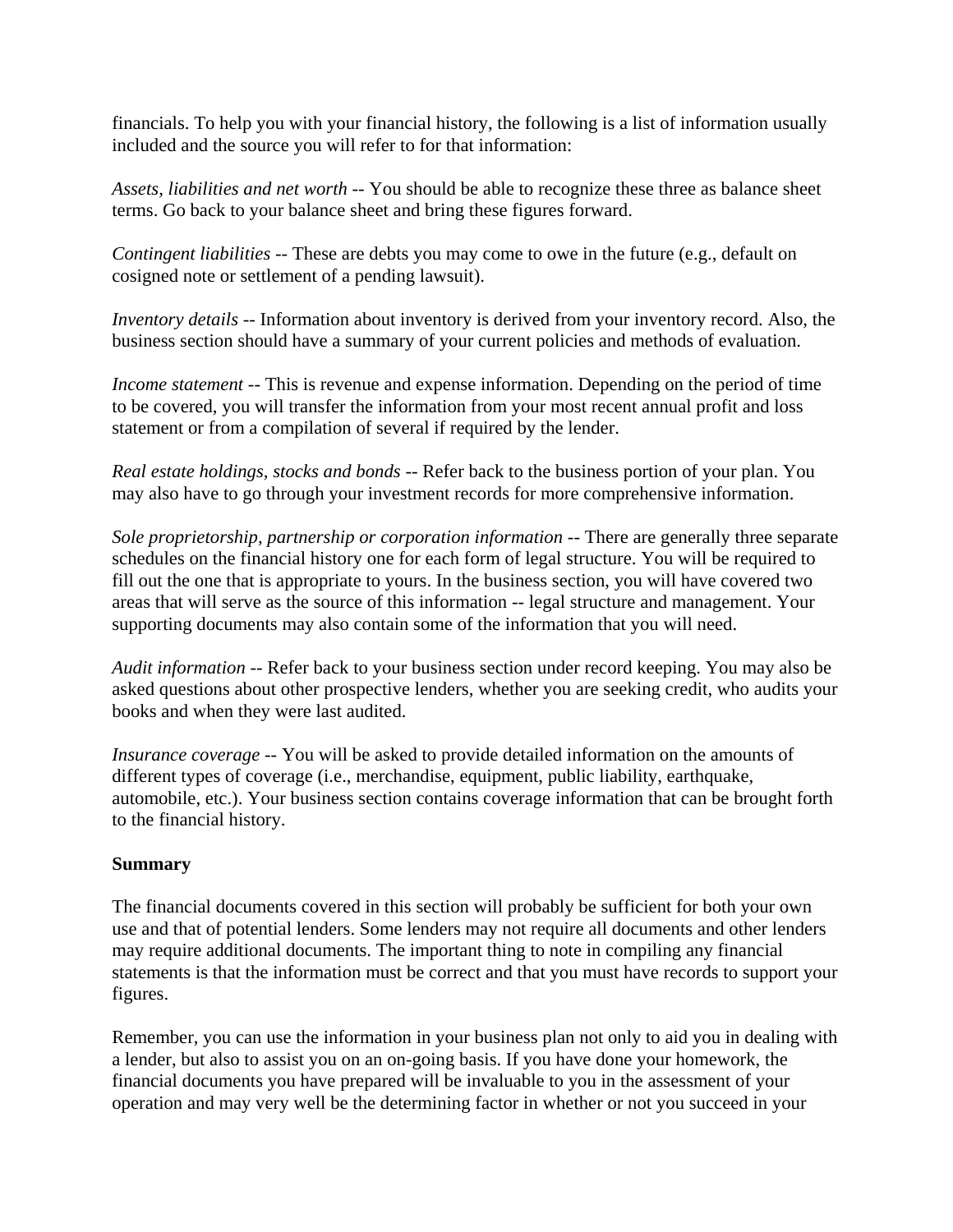# **SUPPORTING DOCUMENTS**

Now that you have completed the main body of your business plan, you will need to include a separate section for any additional records that should be included to support your plan. Supporting documents are the records that back up the statements and decisions made in the three main parts of your plan. As you are compiling the first three sections, it is a good idea to keep a separate list of the supporting documents that you mention or that come to mind. For instance, discussion of your business location might indicate a need for demographic studies, location maps, area studies, leases, etc. If you are considering applying for a loan to purchase equipment, your supporting documents might be existing equipment purchase agreements or lease contracts. By listing these items as you think of them, you will have a fairly complete list of all of your supporting documents by the time you reach this part of your task. You will be ready to sort them into a logical sequence and add any new ones that come to mind.

\_\_\_\_\_\_\_\_\_\_\_\_\_\_\_\_\_\_\_\_\_\_\_\_\_\_\_\_\_\_\_\_\_\_\_\_\_\_\_\_\_\_\_\_\_\_\_\_\_\_\_\_\_\_\_\_\_\_\_\_\_\_\_\_\_\_\_\_\_\_\_\_\_\_\_\_\_\_

The following are several documents that you will want to include.

#### **Personal Resumes**

If you are a sole proprietor, include your own resume. If your business is a partnership, there should be a resume for each partner. If you are a corporation, include resumes for all officers of the corporation. A resume need not and should not be a lengthy document. Preferably, it should be contained on one page for easy reading. Include the following categories and information:

*Work history* -- Name of employers or businesses with dates of employment. Begin with most recent. Include duties and responsibilities.

*Educational background* -- Names of schools and dates you attended them, degrees earned, fields of concentration.

#### *Professional affiliations and honors*

*Special skills* -- e.g., relate well to others, able to organize, willing to take risks, etc.

### **Personal Financial Statement**

The owner(s) should include a statement of personal assets and liabilities. This information can be compiled in the same manner as a balance sheet. Use the same format and list all assets and liabilities to determine net worth. If you are a new business owner, your personal financial statement will be a part of the financial document and may be a standard form supplied by the potential lender.

### **Credit Reports**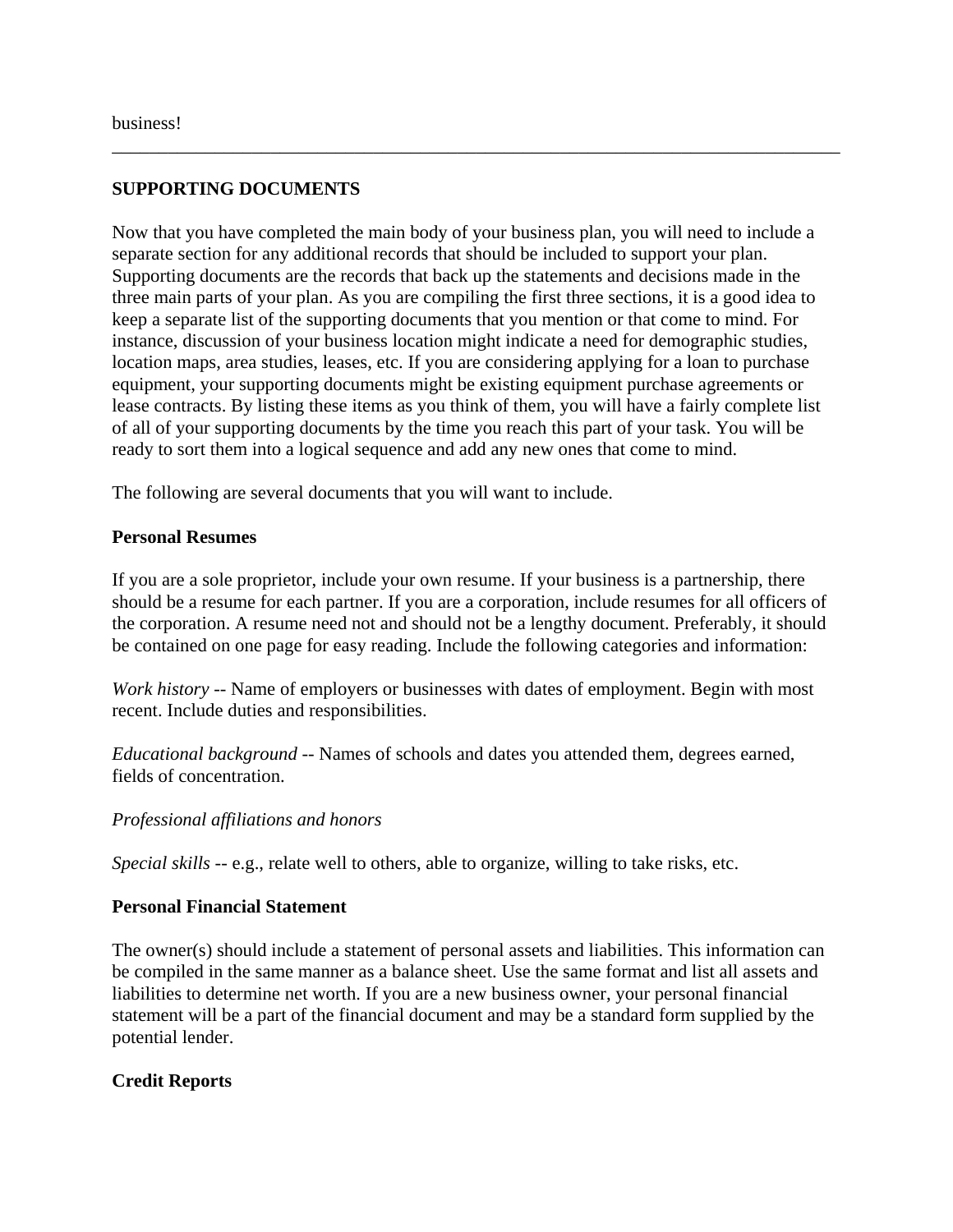Credit ratings are of two types, business and personal. You can ask your suppliers or wholesalers to supply you with letters of credit. Personal credit ratings can be obtained through credit bureaus, banks and companies with whom you have dealt on a basis other than cash.

### **Copies of Leases**

Include all lease agreements currently in force between your company and a leasing agency. Some examples are the lease agreement for your business premises, equipment, automobiles, etc.

### **Letters of Reference**

These are letters recommending you as a reputable and reliable business person worthy of being considered a good risk. There are two types of letters of reference: business references, or those written by business associates, suppliers and customers; and personal references, or those written by nonbusiness associates who can assess your business skills (not friends or relatives).

# **Contracts**

Include all business contracts, both completed and currently in force. Some examples are current loan contracts, papers on prior business loans, purchase agreements on large equipment, vehicle purchase contracts, service contracts and maintenance agreements.

### **Legal Documents**

Include all legal documents pertaining to your business. Some of these are articles of incorporation, partnership agreements, copyrights, trademark registrations, patents, insurance policies, property and vehicle titles, etc.

### **Miscellaneous Documents**

These are all the documents (other than the above) that are referred to, but not included, in the business and marketing sections of your business plan. A good example would be those records related to selecting your location that may have been finalized as the result of developing a location plan. A potential lender who may be particularly interested in your location information will be able to find the location plan in your supporting documents and examine your demographic studies, maps, area studies on crime rate, income, etc.

*Please note*: All supporting documents need not be included in every copy of your business plan. You need to include only that information you think will be needed by the potential lender. The rest of the information should be kept with your copy of the plan and be easily accessible should it be requested by the lender.

\_\_\_\_\_\_\_\_\_\_\_\_\_\_\_\_\_\_\_\_\_\_\_\_\_\_\_\_\_\_\_\_\_\_\_\_\_\_\_\_\_\_\_\_\_\_\_\_\_\_\_\_\_\_\_\_\_\_\_\_\_\_\_\_\_\_\_\_\_\_\_\_\_\_\_\_\_\_

# **PUTTING YOUR BUSINESS PLAN TOGETHER**

Your plan should be put together in a professional manner. To create a favorable impression, it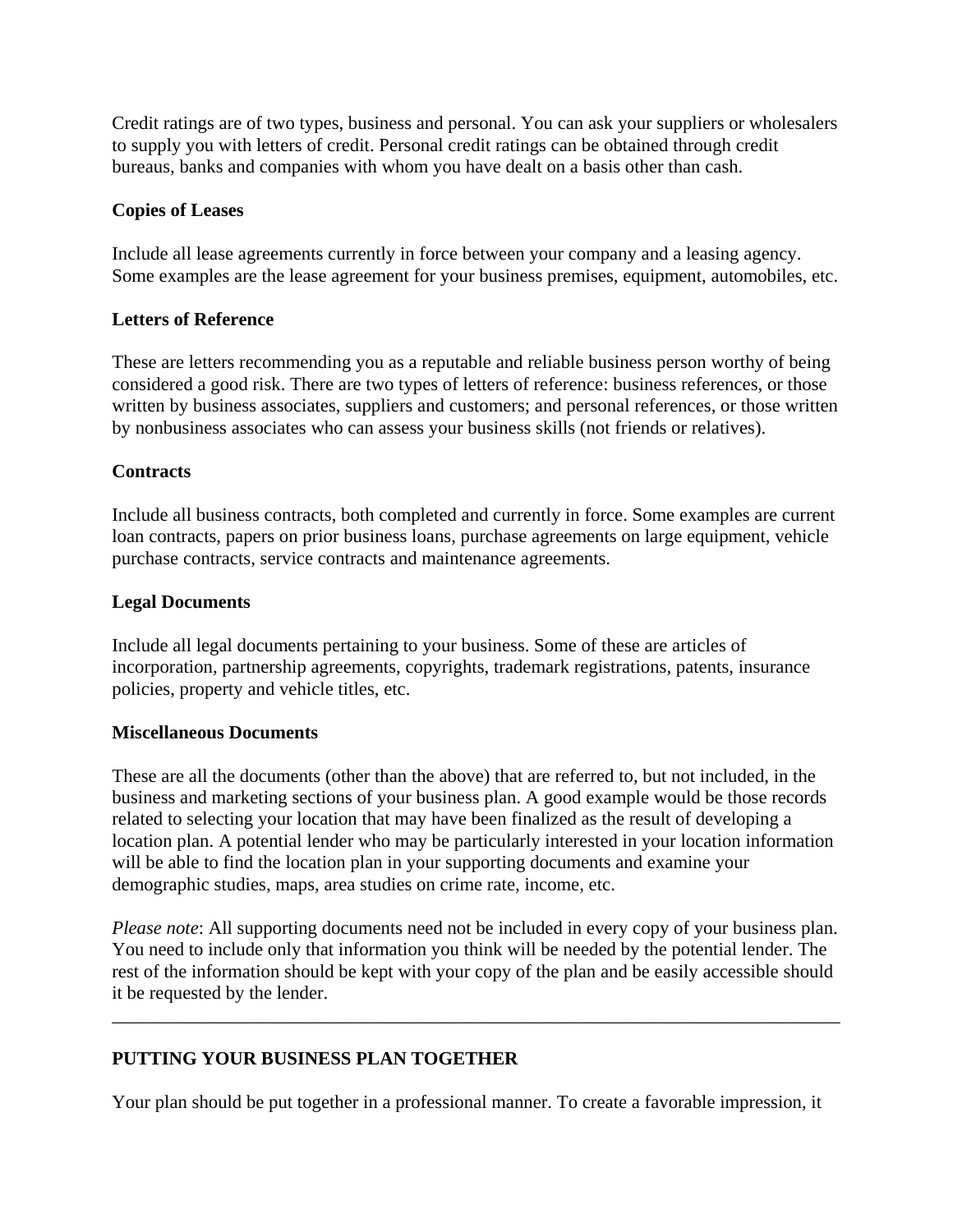should be as follows:

*Appearance* -- Use a plastic spiral binding or covers purchased from your local stationery store. Use blue, brown or black covers. Bankers are usually conservative.

*Length* -- Be concise! Usually, you should have no more than 30 to 40 pages, including your supporting documents. When you are writing each section, think of it as being a summary. Include as much information as you can in a brief statement. A potential lender does not want to have to wade through volumes of words to get the information needed.

*Presentation* -- Do your best to make your plan look presentable. However, do not go to the unnecessary expense of paying for typesetting and high-powered computer graphics. These might be considered frivolous by some lenders a first impression that might indicate you would not use their loan wisely.

*Table of contents* -- Be sure to include a table of contents in your business plan. It will follow the statement of purpose. Make it detailed enough so the lender can locate any of the areas addressed in the plan. It must also list the supporting documents.

*Number of copies* -- Make copies for yourself and each lender you wish to approach. Keep track of each copy. Do not try to work with too many potential lenders at one time. If your loan is refused, be sure to retrieve your business plan.

When you are finished, your business plan should look professional, but the lender should know that it was done by you. It will be the best indication a lender will have to judge your potential for success. Be sure that your business plan represents your best efforts.

\_\_\_\_\_\_\_\_\_\_\_\_\_\_\_\_\_\_\_\_\_\_\_\_\_\_\_\_\_\_\_\_\_\_\_\_\_\_\_\_\_\_\_\_\_\_\_\_\_\_\_\_\_\_\_\_\_\_\_\_\_\_\_\_\_\_\_\_\_\_\_\_\_\_\_\_\_\_

# **KEEPING YOUR BUSINESS PLAN CURRENT**

### **Making Revisions**

If your business plan is going to be effective either to the business or to a potential lender, it will be necessary for you to update it on a regular basis. Changes necessitating revisions can be attributed to three sources: changes within the company, changes originating with the customer and technological changes. Neglecting to allow for these changes will doom your operation to decreased profits and probable failure.

### **Implementing Changes**

As the owner, you must be aware of changes in your industry, market and community. First you must determine what revisions are needed. You will have to compare your plan with the changes discussed above. You can use your employees to help keep track of business trends applicable to their expertise. However, the final judgment as to revisions will rest with you, the owner. You may make errors, but with experience, your percentage of correct decisions will increase and your reward will be higher profits.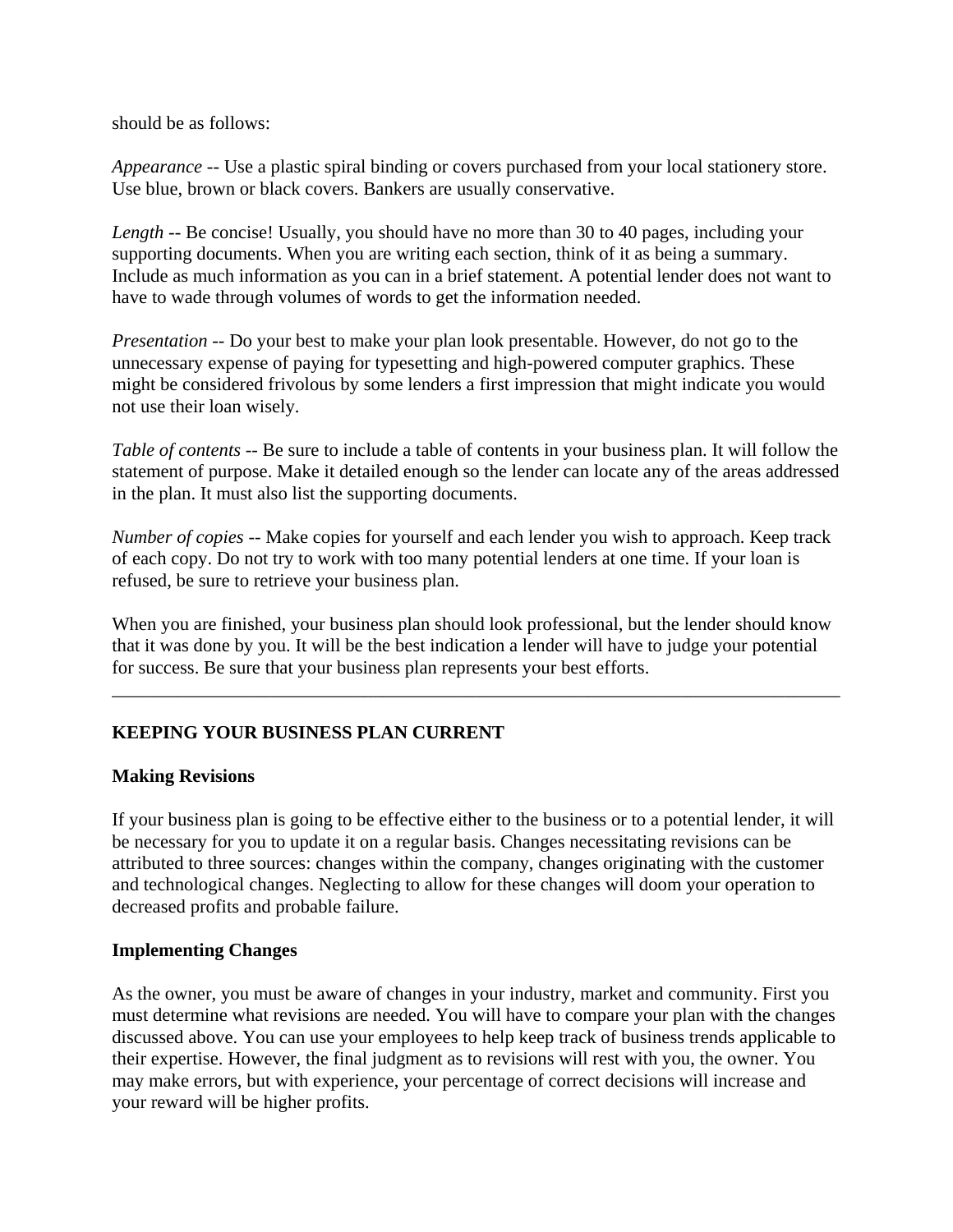### **Anticipating Problems**

Try to see ahead and determine what possible problems may plague you. For example, you may have to deal with costs that exceed your projections. At the same time, you may experience a sharp decline in sales. These two factors occurring simultaneously can portend disaster if you are not ready for them. Also, be cautious when things are too good. The increased profits may only be temporary. A product or service that is in demand this year may not be popular next year. You might think about developing an alternate budget based on possible problems. Awareness of changes in your industry and revision according to those changes will benefit you greatly.

\_\_\_\_\_\_\_\_\_\_\_\_\_\_\_\_\_\_\_\_\_\_\_\_\_\_\_\_\_\_\_\_\_\_\_\_\_\_\_\_\_\_\_\_\_\_\_\_\_\_\_\_\_\_\_\_\_\_\_\_\_\_\_\_\_\_\_\_\_\_\_\_\_\_\_\_\_\_

# **REFERENCES**

Bobrow, Edwin E. *Pioneering New Products: A Market Survival Guide*. Homewood, IL: Dow Jones-Irwin, 1987.

Breen, George, and A. B. Blankenship. *Do-It-Yourself Marketing Research*. New York: McGraw-Hill, 1982.

Clifford, Denis, and Ralph Warner. *The Partnership Book*. Berkeley: Nolo Press, 1989.

Goldstein, Harvey. *Up Your Cash Flow*. Los Angeles: Granville Publications, 1986.

Husch, Tony, and Linda Foust. *That's a Great Idea*. Oakland, CA: Gravity Press, 1986.

Lavin, Michael R. *Business Information: How to Find it, How to Use it*. Phoenix, AZ: Oryx Press, 1987.

Levinson, Jay Conrad. *Guerilla Marketing: Secrets for Making Big Profits from Your Small Business*. Boston: Houghton-Mifflin, 1984.

Ogilvy, David. *Ogilvy on Advertising*. New York: Vintage Books, 1985.

Pinson, Linda, and Jerry Jinnett. *Anatomy of a Business Plan*. Tustin, CA: Out of Your Mind...and Into the Marketplace, 1989. Also available with a software package, Automate Your Business Plan, that applies principles of the text.

Pinson, Linda, and Jerry Jinnett. *Marketing: Researching & Reaching your Target Market*. Tustin, CA: Out of Your Mind...and Into the Marketplace, 1988.

Pinson, Linda, and Jerry Jinnett. *Out of Your Mind...and Into the Marketplace*. Tustin, CA: Out of Your Mind...and Into the Marketplace, 1988.

Pinson, Linda, and Jerry Jinnett. *Recordkeeping: the Secret to Growth & Profit*. Tustin, CA: Out of Your Mind...and Into the Marketplace, 1989.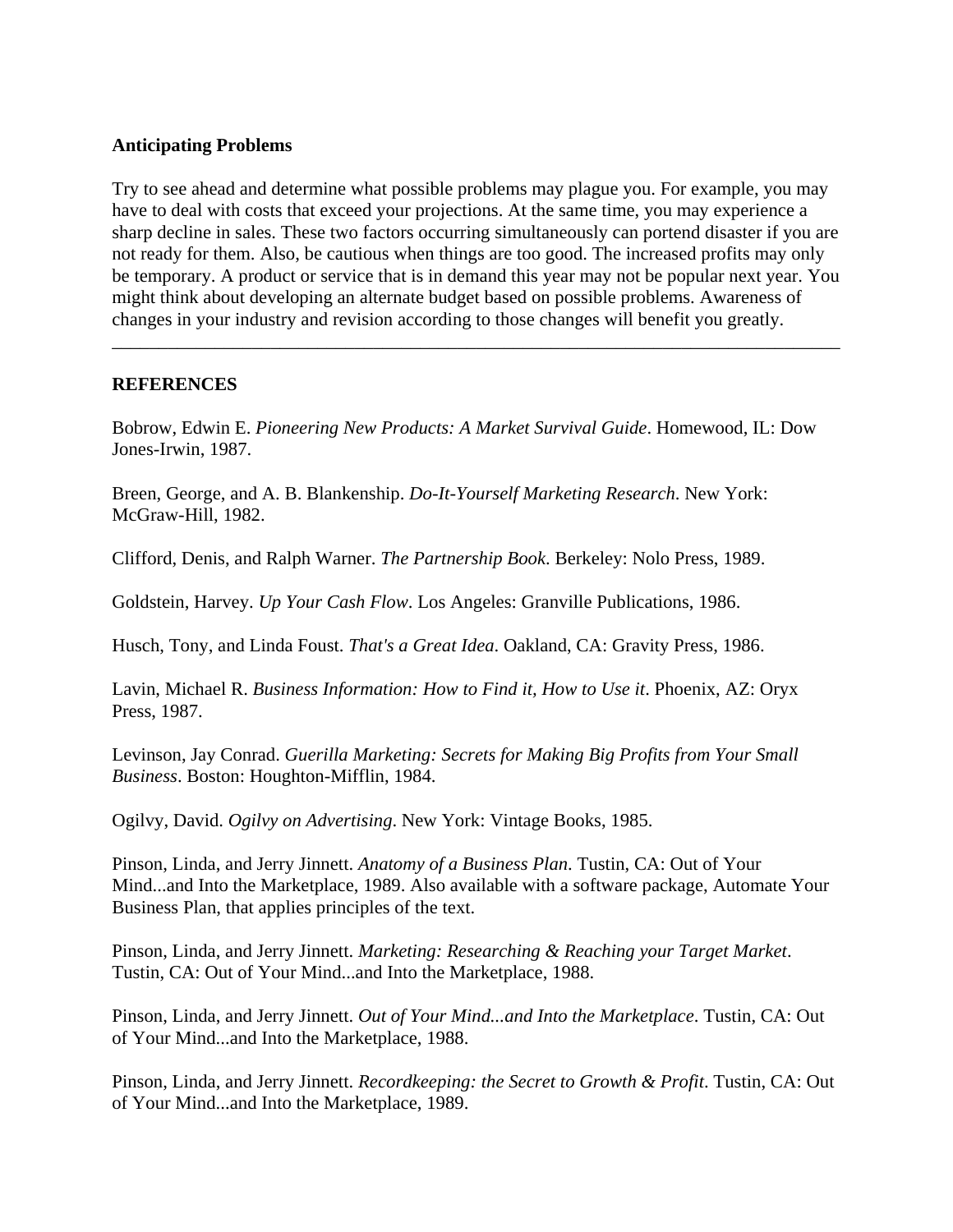Schmenner, Roger W. *Making Business Location Decisions*. Englewood Cliffs, NJ: Prentice-Hall, 1982.

Worthington, Anita, and Robert E. Worthington. *Staffing a Small Business: Hiring, Compensating, and Evaluating*. Denver, CO: Oasis Books, 1987.

# **APPENDIX: INFORMATION RESOURCES**

### **U.S. Small Business Administration (SBA)**

The SBA offers an extensive selection of information on most business management topics, from how to start a business to exporting your products.

\_\_\_\_\_\_\_\_\_\_\_\_\_\_\_\_\_\_\_\_\_\_\_\_\_\_\_\_\_\_\_\_\_\_\_\_\_\_\_\_\_\_\_\_\_\_\_\_\_\_\_\_\_\_\_\_\_\_\_\_\_\_\_\_\_\_\_\_\_\_\_\_\_\_\_\_\_\_

SBA has offices throughout the country. Consult the U.S. Government section in your telephone directory for the office nearest you. SBA offers a number of programs and services, including training and educational programs, counseling services, financial programs and contract assistance. Ask about

- *SCORE: Counselors to America's Small Business*, a national organization sponsored by SBA of over 11,000 volunteer business executives who provide free counseling, workshops and seminars to prospective and existing small business people. Free online counseling and training at www.score.org.
- *Small Business Development Centers (SBDCs),* sponsored by the SBA in partnership with state governments, the educational community and the private sector. They provide assistance, counseling and training to prospective and existing business people.
- *Women's Business Centers (WBCs),* sponsored by the SBA in partnership with local non-government organizations across the nation. Centers are geared specifically to provide training for women in finance, management, marketing, procurement and the Internet.

For more information about SBA business development programs and services call the SBA Small Business Answer Desk at 1-800-U-ASK-SBA (827-5722) or visit our website, www.sba.gov.

### **Other U.S. Government Resources**

Many publications on business management and other related topics are available from the Government Printing Office (GPO). GPO bookstores are located in 24 major cities and are listed in the Yellow Pages under the bookstore heading. Find a "Catalog of Government Publications at http://catalog.gpo.gov/F

Many federal agencies offer Websites and publications of interest to small businesses. There is a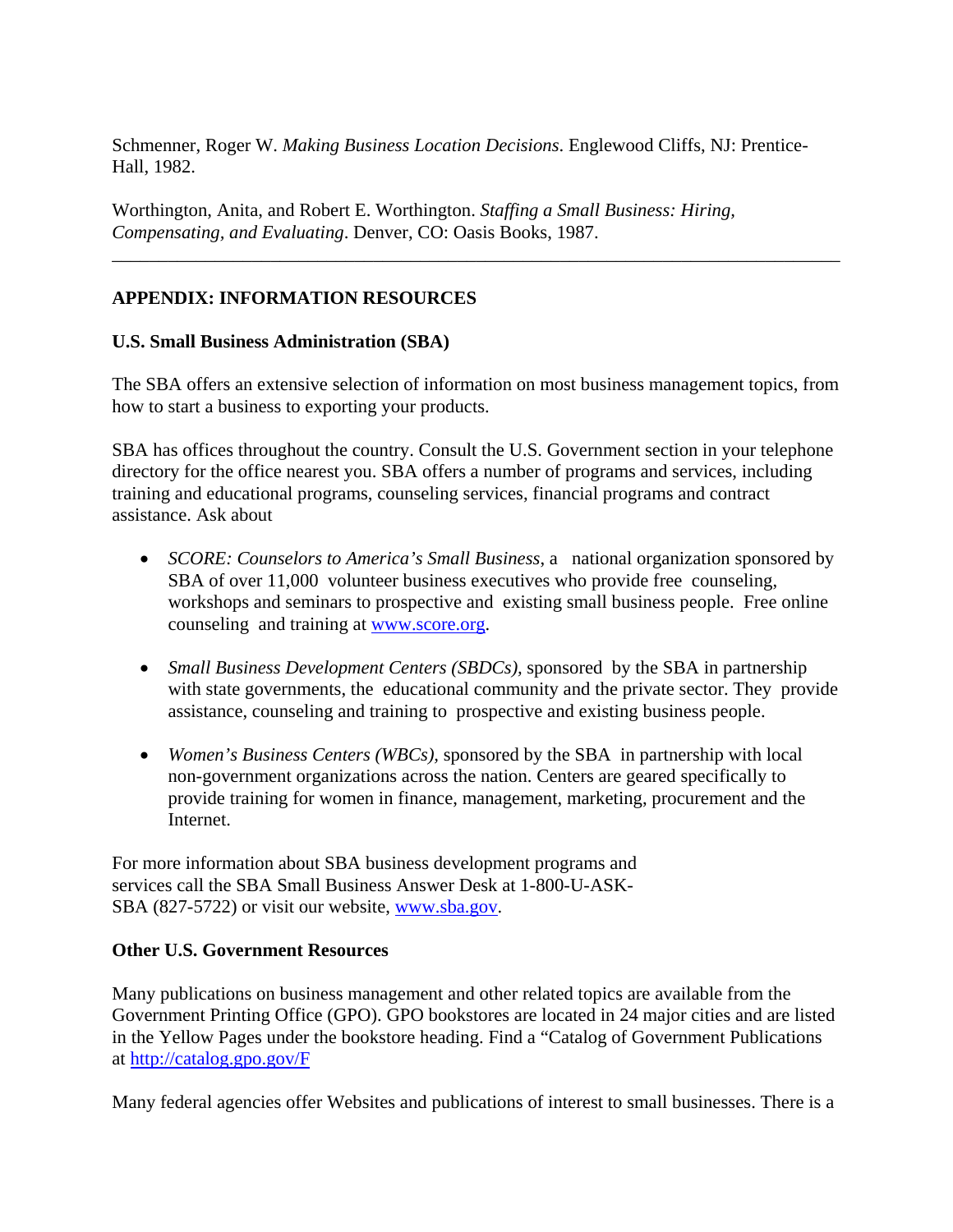nominal fee for some, but most are free. Below is a selected list of government agencies that provide publications and other services targeted to small businesses. To get their publications, contact the regional offices listed in the telephone directory or write to the addresses below:

### **Federal Citizen Information Center (FCIC)**

Http://www.pueblo.gsa.gov 1-800-333-4636 The CIO offers a consumer information catalog of federal publications.

### **Consumer Product Safety Commission (CPSC)**

Publications Request Washington, DC 20207 http://www.cpsc.gov/cpscpub/pubs/pub\_idx.html The CPSC offers guidelines for product safety requirements.

### **U.S. Department of Agriculture (USDA)**

12th Street and Independence Avenue, SW Washington, DC 20250 http://www.usda.gov The USDA offers publications on selling to the USDA. Publications and programs on entrepreneurship are also available through county extension offices nationwide.

### **U.S. Department of Commerce (DOC)**

Office of Business Liaison 14th Street and Constitution Avenue, NW Washington, DC 20230 http://www.osec.doc.gov/obl/

DOC's Business Liaison Center provides listings of business opportunities available in the federal government. This service also will refer businesses to different programs and services in the DOC and other federal agencies.

### **U.S. Department of Health and Human Services (HHS)**

Substance Abuse and Mental Health Services Administration 1 Choke Cherry Road Rockville, MD 20857 http://www.workplace.samhsa.gov Helpline: 1-800-workplace. Provides information on Employee Assistance Programs Drug, Alcohol and other Substance Abuse.

### **U.S. Department of Labor (DOL)**

Employment Standards Administration 200 Constitution Avenue, NW Washington, DC 20210 The DOL offers publications on compliance with labor laws.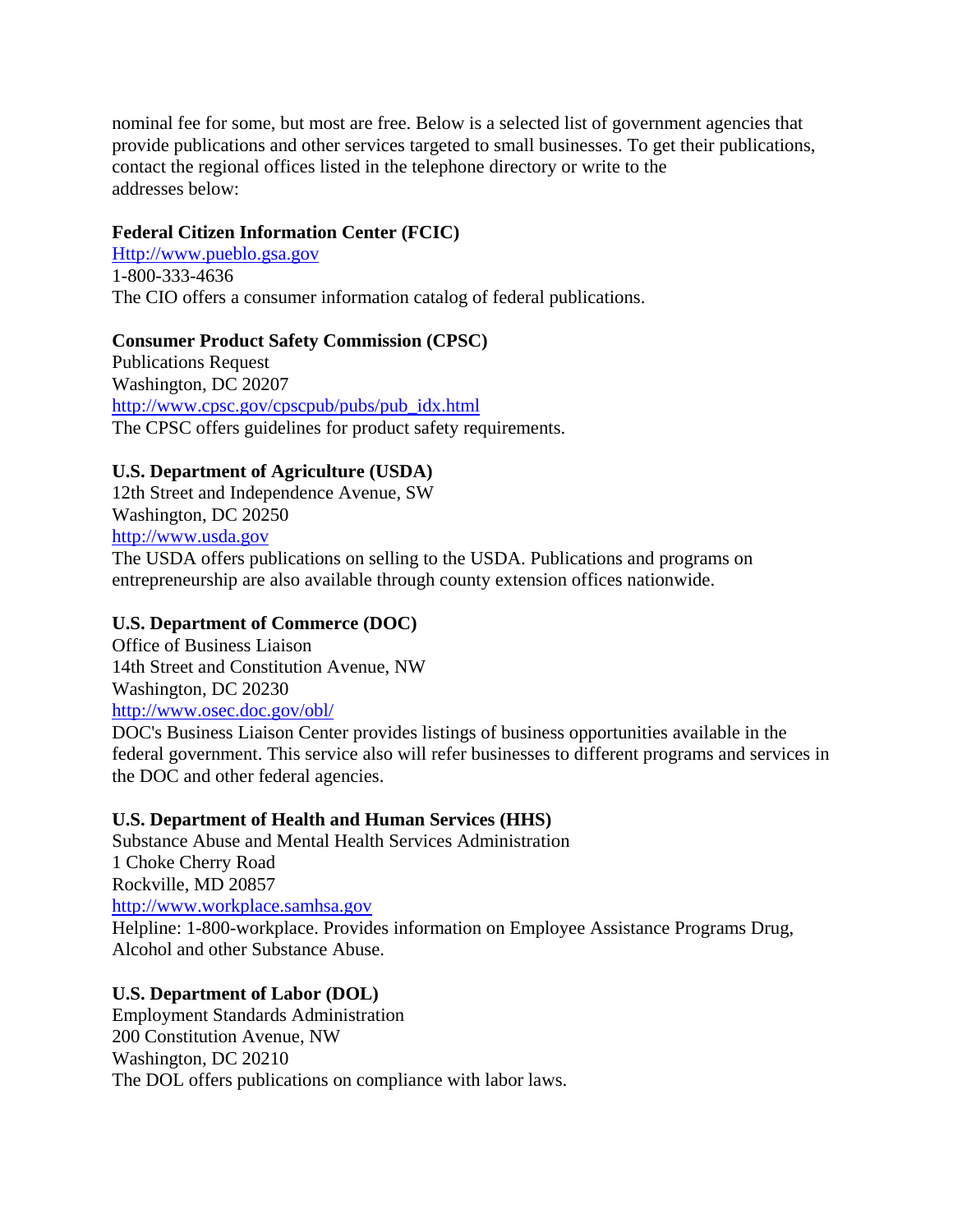## **U.S. Department of Treasury**

Internal Revenue Service (IRS) 1500 Pennsylvania Avenue NW Washington DC 20230 http://www.irs.gov/business/index.html The IRS offers information on tax requirements for small businesses.

### **U.S. Environmental Protection Agency (EPA)**

Small Business Ombudsman 1200 Pennsylvania Avenue NW Washington, DC 20480 http://epa.gov/sbo Hotline: 1-800-368-5888 The EPA offers more than 100 publications designed to help small businesses understand how they can comply with EPA regulations.

### **U.S. Food and Drug Administration (FDA)**

5600 Fishers Lane Rockville MD 20857-0001 http://www.fda.gov Hotline: 1-888-463-6332 The FDA offers information on packaging and labeling requirements for food and food-related products.

### **For More Information**

A librarian can help you locate the specific information you need in reference books. Most libraries have a variety of directories, indexes and encyclopedias that cover many business topics. They also have other resources, such as

### • **Trade association information**

Ask the librarian to show you a directory of trade associations. Associations provide a valuable network of resources to their members through publications and services such as newsletters, conferences and seminars.

• **Books** 

Many guidebooks, textbooks and manuals on small business are published annually. To find the names of books not in your local library check Books In Print, a directory of books currently available from publishers.

### • **Magazine and newspaper articles**

Business and professional magazines provide information that is more current than that found in books and textbooks. There are a number of indexes to help you find specific articles in periodicals.

• **Internet Search Engines**